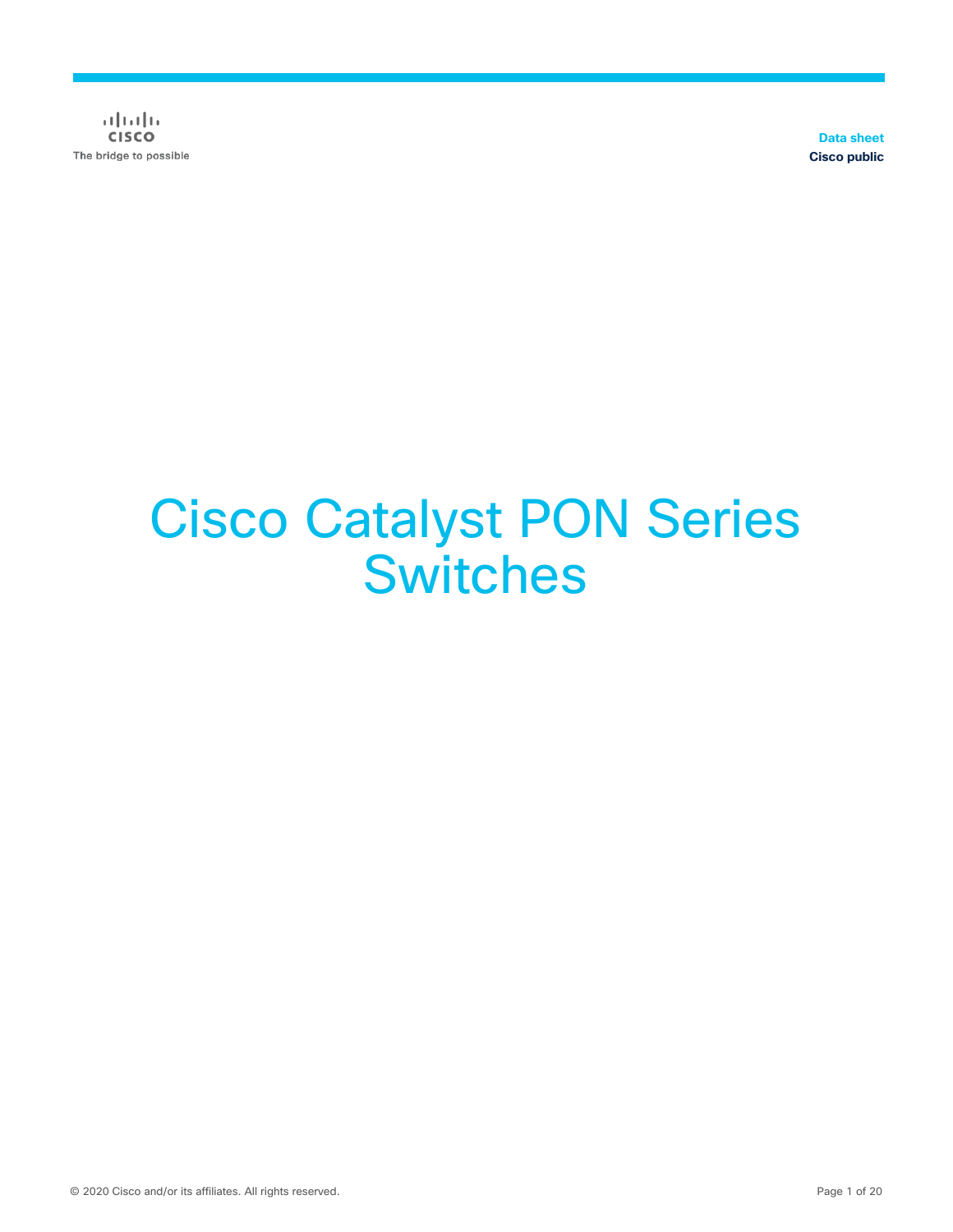## **Contents**

| <b>Product overview</b>            | 3  |
|------------------------------------|----|
| <b>Features and benefits</b>       | 4  |
| <b>Specifications</b>              | 9  |
| Warranty                           | 16 |
| Ordering                           | 17 |
| Cisco environmental sustainability | 18 |
| <b>Cisco Capital</b>               | 19 |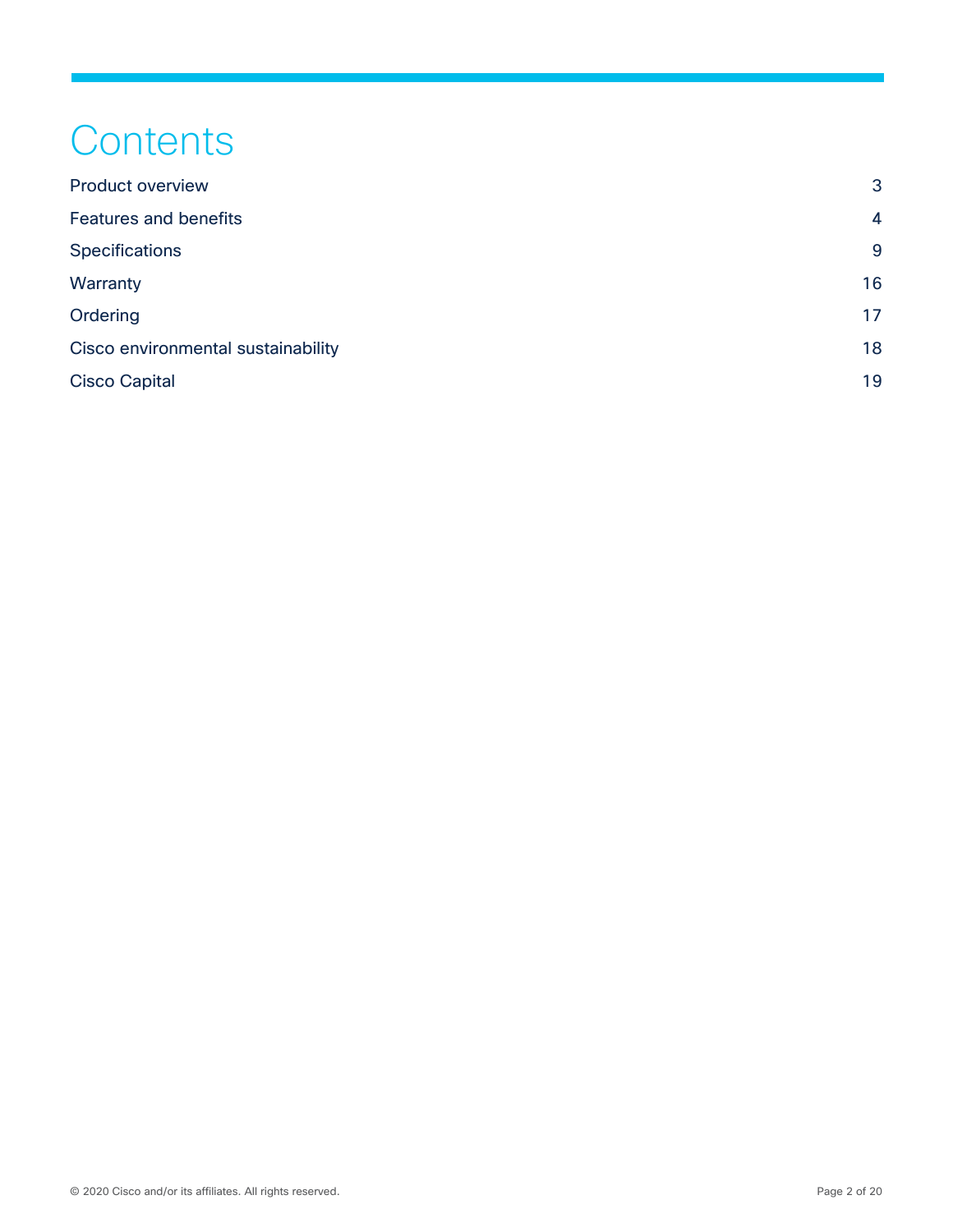## Extend intent-based networking everywhere

Cisco® Catalyst PON Series switches extend the power of intent-based networking. With its family pedigree, **Catalyst PON Series switches offer Competitive network solution – it is high performance, simple structure, and easy maintenance.**

As foundational building blocks for the Cisco Digital Network Architecture, Catalyst PON Series switches help customers simplify complexity, optimize IT, and reduce operational costs by leveraging intelligence, automation and human expertise. It provides security features that protect the integrity of the hardware as well as the software and all data that flows through the device, giving you what you need now with investment protection on future innovations.

With GPON feature support, bandwidth up to 108 Gbps, double uplink module, power redundancy, ONT PoE+ capability and high aggregation capacity, Catalyst PON Series switches are the industry's All-Optical solution with differentiated resiliency and progressive architecture for cost-effective optical network access.

CGP-OLT products are compact and high-density network aggregation devices, meeting the requirements of ITU-T G.984 and relative GPON standards, with high access capacity, carrier-class reliability and powerful security function.

CGP-ONT products provide access for comprehensive services, including High-Speed Internet, Video, VoIP, CCTV and CATV to the subscribers in FTTx application with powerful interoperability and stability.

#### <span id="page-2-0"></span>Product overview

#### **Product highlights**

- All services over one optical network
- Compact and high-density for various scenarios
- 1RU for easy and quick installation
- Easy management and maintenance
- Up to 16 ports of GPON access capability
- Redundant power supply and uplinks
- Flexible downlink options with data, video, voice, CATV, PoE+, Wi-Fi
- Integrated CPU offers customers optimized scale with better cost structure
- Template-based configurable allocation of Layer 2 forwarding, Access Control Lists (ACLs), and Quality of Service (QoS) entries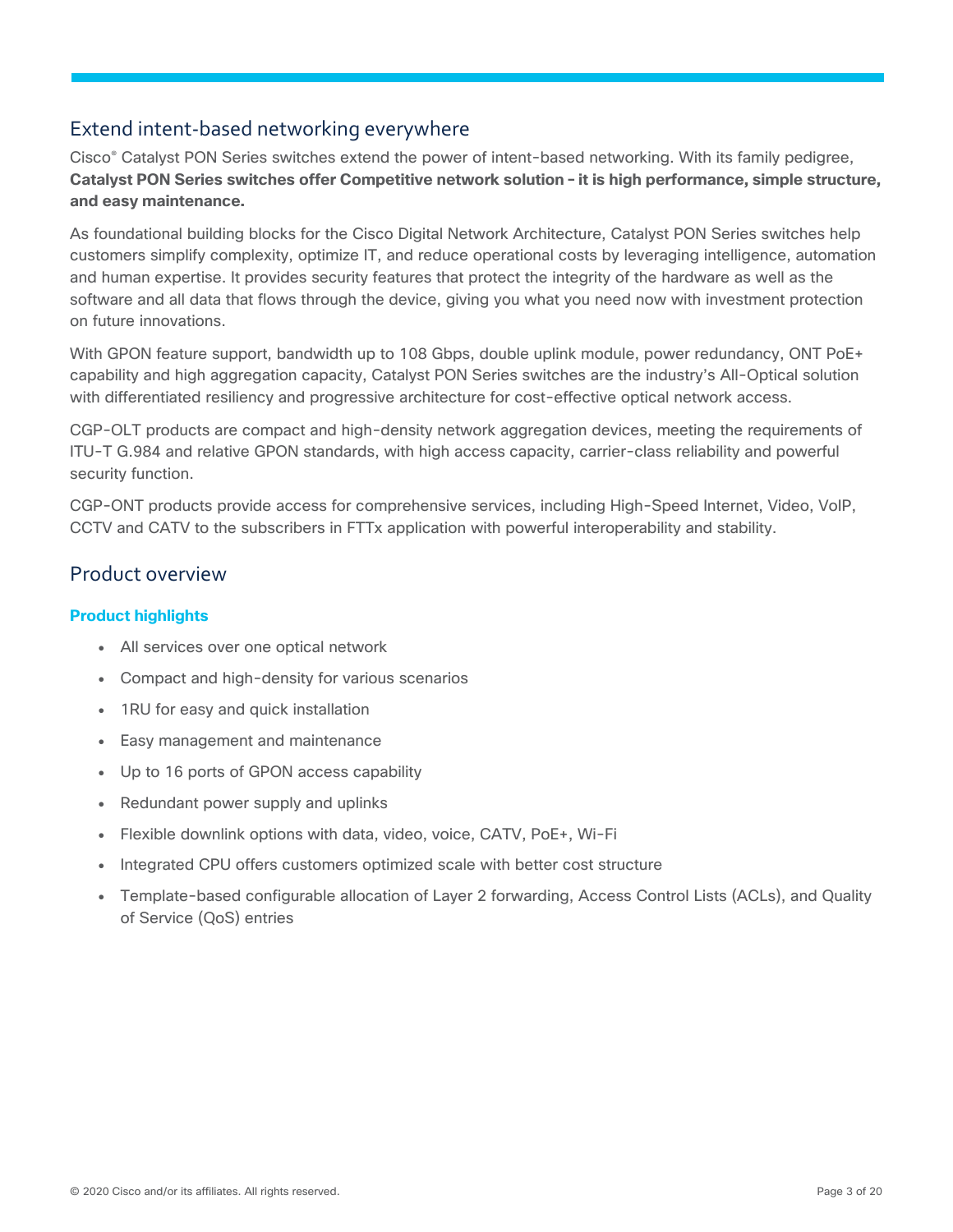## <span id="page-3-0"></span>Features and benefits

## Platform details

#### **Switch models and configurations**

| <b>Models</b>  | <b>Power Supply</b> | <b>Fans</b> | <b>Uplinks</b> |
|----------------|---------------------|-------------|----------------|
| <b>CGP-OLT</b> | $\alpha$            |             |                |
| <b>CGP-ONT</b> | A                   | œ           |                |

The Cisco Catalyst PON Series switches are made up of Optical Line Terminal (OLT) and Optical Network Terminal (ONT).



**Figure 1.**  Cisco Catalyst PON OLT



**Figure 2.**  Cisco Catalyst PON ONT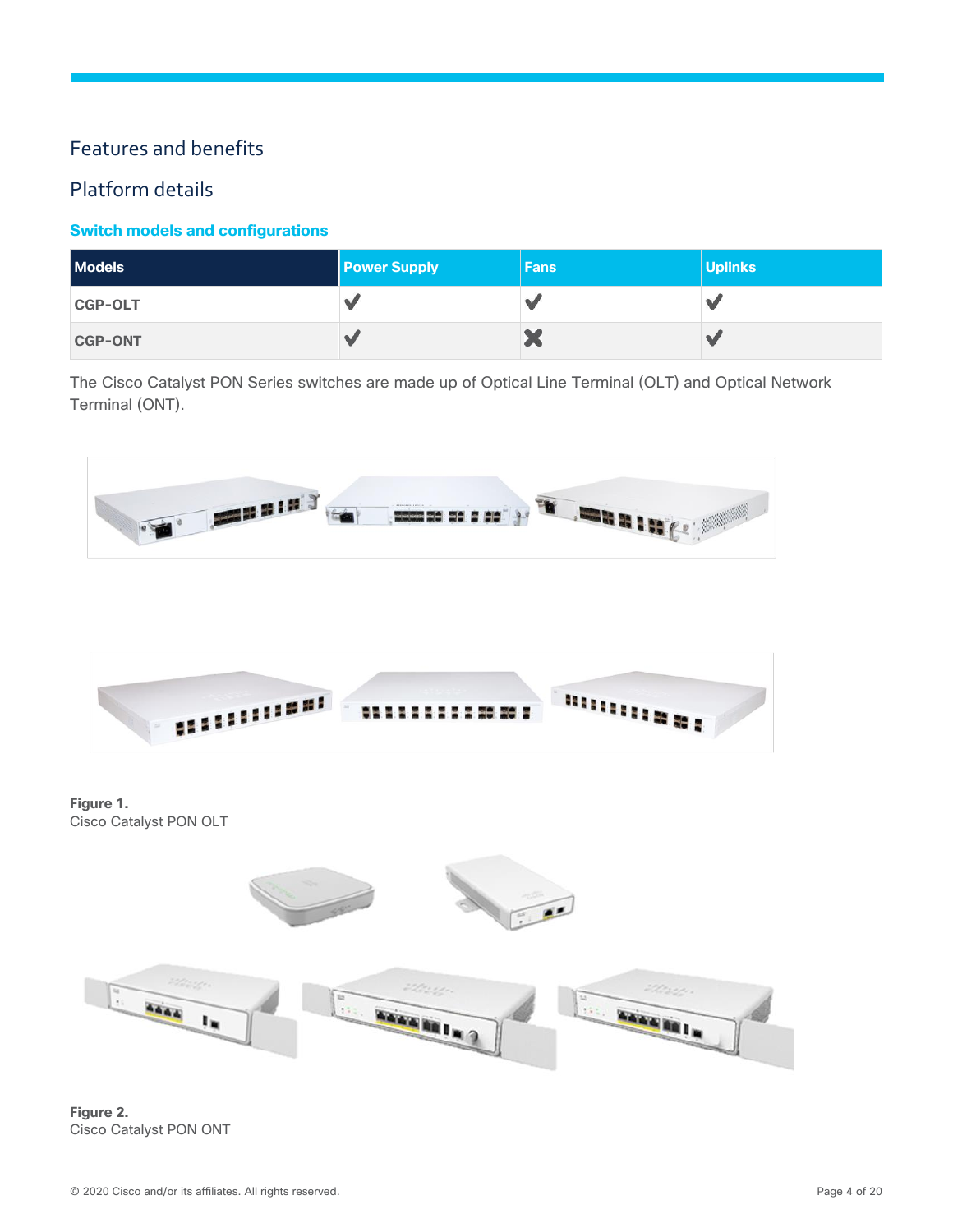| Table 1. |  |  | Cisco Catalyst PON Series OLT configurations |
|----------|--|--|----------------------------------------------|
|          |  |  |                                              |

| <b>Switch model</b> | <b>Downlinks</b><br>total PON<br><b>ports</b> | <b>Uplinks</b><br><b>Configuration</b><br><b>GE Ethernet</b> | <b>Uplink</b><br>configuration<br><b>10G Ethernet</b> | <b>Management</b><br><b>Console</b>       | <b>Default</b><br>primary AC<br>power supply | <b>Optional</b><br>secondary<br>power supply    | <b>Fans</b> |
|---------------------|-----------------------------------------------|--------------------------------------------------------------|-------------------------------------------------------|-------------------------------------------|----------------------------------------------|-------------------------------------------------|-------------|
| CGP-OLT-8T          | 8 GPON<br>ports                               | 4 Gigabit<br>Combo ports<br>(Copper RJ45 +<br>SFP optical)   | $2$ SFP+                                              | RJ45<br>Console.<br>OOB GE,<br>RJ45 Alarm | PWR-OLT8-<br>80WAC                           | PWR-OLT8-<br>80WAC or<br>PWR-OLT8-<br>72WDC     | modular     |
| CGP-OLT-16T         | 16 GPON<br>ports                              | 4 Gigabit<br>Combo ports<br>(Copper RJ45 +<br>SFP optical)   | $2$ SFP+                                              | <b>RJ45</b><br>Console.<br>OOB GE         | PWR-OLT16-<br>100WAC                         | PWR-OLT16-<br>100WAC or<br>PWR-OLT16-<br>100WDC | fixed       |

#### **Table 2.** Cisco Catalyst PON Series ONT configurations

| <b>Switch model</b>             | <b>Downlinks</b><br>total<br>10/100/1000<br>PoE+ copper<br>ports | <b>Uplink</b><br>configuration<br><b>PON port</b> | <b>Voice POTS</b> | <b>CATV</b><br><b>Coaxial</b> | Wi-Fi                | <b>USB Type A</b><br><b>File mgt</b> | <b>Fans</b> |
|---------------------------------|------------------------------------------------------------------|---------------------------------------------------|-------------------|-------------------------------|----------------------|--------------------------------------|-------------|
| <b>CGP-ONT-1P</b>               | $1$ PoE $+$                                                      | 1 GPON (SC/APC<br>receptacle)                     | n/a               | n/a                           | n/a                  | n/a                                  | fanless     |
| CGP-ONT-4P                      | $4$ PoE+                                                         | 1 GPON (SC/APC<br>receptacle)                     | n/a               | n/a                           | n/a                  | 1 USB Type A                         | fanless     |
| <b>CGP-ONT-</b><br>4PV          | $4$ PoE+                                                         | 1 GPON (SC/APC<br>receptacle)                     | 2 POTS RJ11       | n/a                           | n/a                  | 1 USB Type A                         | fanless     |
| <b>CGP-ONT-</b><br>4PVC         | $4$ PoE+                                                         | 1 GPON (SC/APC<br>receptacle)                     | 2 POTS RJ11       | 1 CATV<br>Coax                | n/a                  | 1 USB Type A                         | fanless     |
| <b>CGP-ONT-</b><br><b>4TVCW</b> | 4 Data                                                           | 1 GPON (SC/APC<br>receptacle)                     | 2 POTS RJ11       | 1 CATV<br>Coax                | 1 Wi-Fi<br>2.4G/5GHz | 1 USB Type A                         | fanless     |

## Platform resiliency

#### **Power supplies**

Cisco Catalyst PON Series OLT supports dual field-replaceable power supplies (Figure 3). Each switch ships with one default power supply, and a second identical power supply can be purchased with the initial order or can be added at a later time. The second power supply can provide redundancy as needed.



**Figure 3.**  Cisco Catalyst PON Series OLT dual redundant power supplies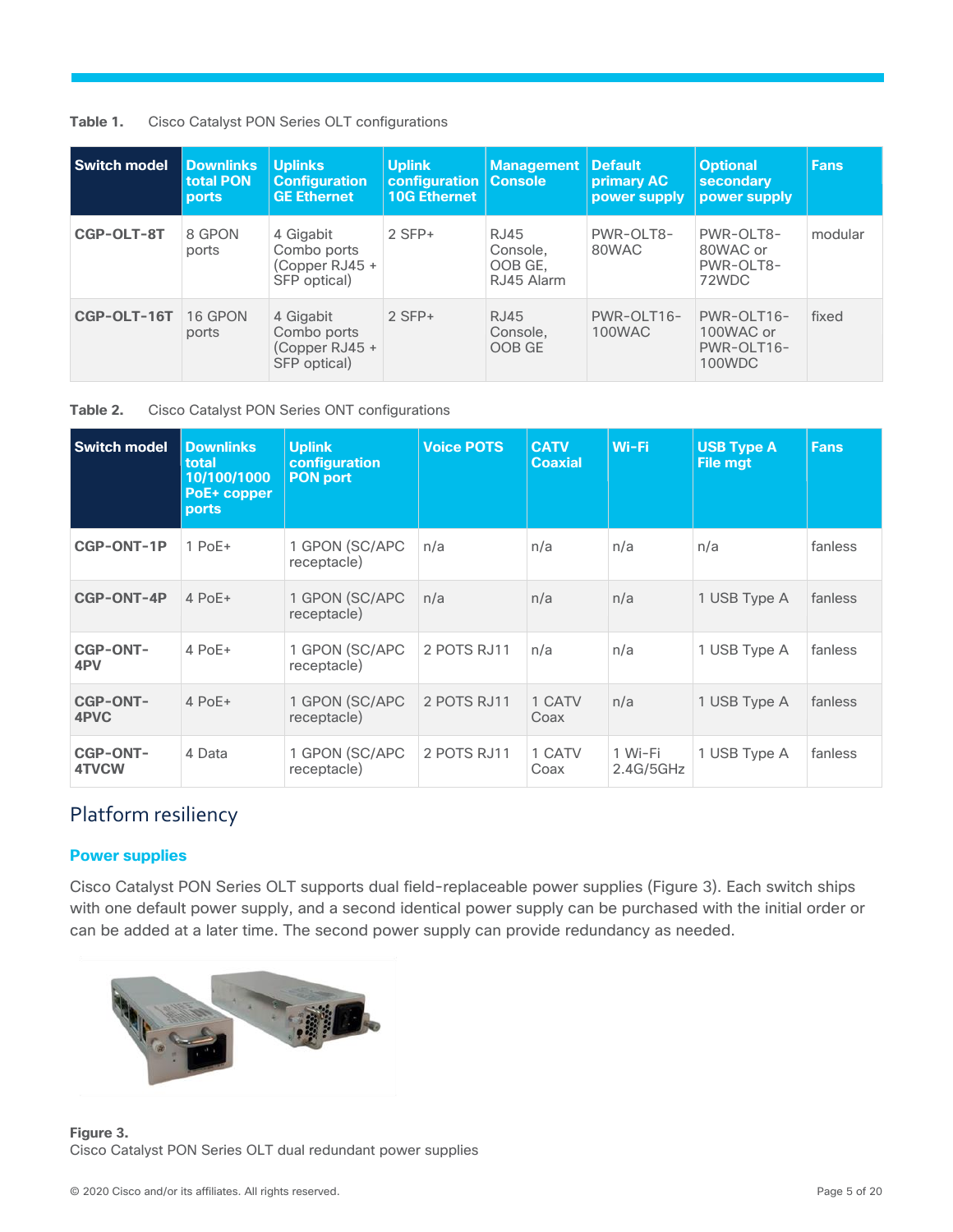#### **Fan**

Cisco Catalyst PON Series 16 port OLT (CGP-OLT-16T) fans are fixed.

#### **Intelligent PoE+**

IEEE 802.3at PoE+ (up to 30W per port) is supported on Cisco Catalyst PON Series ONT (except CGP-ONT-4TVCW) to lower the total cost of ownership for deployments that incorporate Cisco IP phones, Cisco Aironet® wireless access points, or other standards-compliant PoE+ end devices. PoE+ removes the need to supply wall power to PoE-enabled devices and eliminates the cost of adding electrical cabling and circuits that would otherwise be necessary in IP phone and WLAN deployments. With Cisco Catalyst PON Series ONT, PoE+ power allocation is dynamic, and power mapping scales up to a maximum of 60W of PoE+ power.

## Performance and scalability

Table3 lists performance and scalability metrics for Cisco Catalyst PON Series OLT, table 4 lists the ones of ONT.

| <b>Description</b>                        | <b>CGP-OLT-8T</b>                                                                    | CGP-OLT-16T                                                                          |
|-------------------------------------------|--------------------------------------------------------------------------------------|--------------------------------------------------------------------------------------|
| <b>Switching Capacity</b>                 | 78Gbps                                                                               | 108Gbps                                                                              |
| <b>Forwarding Rate</b>                    | 65Mpps                                                                               | 95Mpps                                                                               |
| <b>Total number of MAC addresses</b>      | 32k                                                                                  | 64k                                                                                  |
| <b>Total number of IPv4 routing table</b> | 2k                                                                                   | 2k                                                                                   |
| <b>Total number of ARP table</b>          | 8k                                                                                   | 8k                                                                                   |
| <b>VLAN IDS</b>                           | 4k                                                                                   | 4k                                                                                   |
| <b>T-CONT of each PON port</b>            | 768                                                                                  | 768                                                                                  |
| <b>Gemport of each PON port</b>           | 3,072                                                                                | 3,072                                                                                |
| <b>ONT Ranging Logical Distance</b>       | 60km                                                                                 | 60km                                                                                 |
| <b>ONT Ranging Physical Distance</b>      | 20km                                                                                 | 20km                                                                                 |
| <b>Splitter Ratio</b>                     | 1:64 recommended<br>Up to 1:128                                                      | 1:64 recommended<br>Up to 1:128                                                      |
| <b>Network Protection Mode</b>            | Type B                                                                               | Type B                                                                               |
| <b>ONT Authentication</b>                 | SN mode<br>Password mode<br>SN+Password mode<br>LOID mode<br>LOID+LOID Password mode | SN mode<br>Password mode<br>SN+Password mode<br>LOID mode<br>LOID+LOID Password mode |

#### **Table 3.** Performance specifications of OLT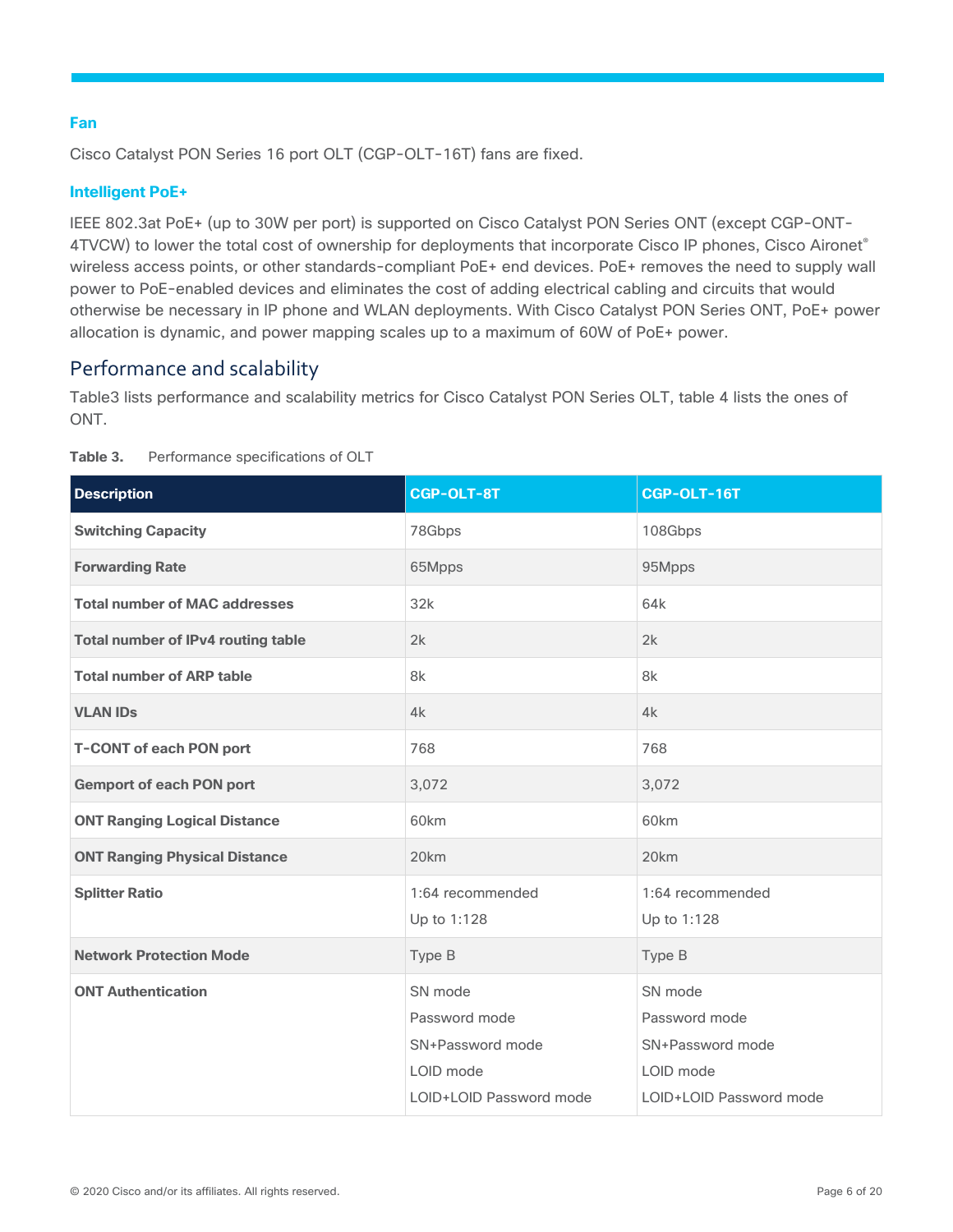| <b>Description</b>       | <b>CGP-OLT-8T</b>                                            | CGP-OLT-16T                                                                         |
|--------------------------|--------------------------------------------------------------|-------------------------------------------------------------------------------------|
| <b>QoS scale entries</b> | SP, WRR, SP+WRR, cos-map,<br>dscp-map<br>Queue: 8            | SP, WRR, SP+WRR, cos-map,<br>dscp-map<br>Queue: 8                                   |
| <b>ACL scale entries</b> | 2K                                                           | 2K                                                                                  |
| <b>Jumbo frames</b>      | 9,220 bytes                                                  | 9,220 bytes                                                                         |
| <b>DRAM</b>              | Switch-1GB DDR3<br>PON CPU-256MB DDR3<br>PON ICF0-512MB DDR3 | Switch-1GB DDR3<br>PON CPU-256MB DDR3<br>PON ICF0-512MB DDR3<br>PON ICF1-512MB DDR3 |
| <b>Flash</b>             | 32MB                                                         | 32MB                                                                                |

#### Table 4. Performance specifications of ONT

| <b>Description</b>                                  | <b>CGP-ONT-1P</b>    | <b>CGP-ONT-4P</b>                     | <b>CGP-ONT-4PV</b>                    | <b>CGP-ONT-4PVC</b>                   | <b>CGP-ONT-4TVCW</b>                  |
|-----------------------------------------------------|----------------------|---------------------------------------|---------------------------------------|---------------------------------------|---------------------------------------|
| <b>Switching</b><br><b>Capacity</b>                 | 5.75Gbps             | 11.75Gbps                             | 11.75Gbps                             | 11.75Gbps                             | 11.75Gbps                             |
| <b>Forwarding Rate</b>                              | 5.2Mpps              | 9.6Mpps                               | 9.6Mpps                               | 9.6Mpps                               | 9.6Mpps                               |
| <b>Total number of</b><br><b>MAC addresses</b>      | 2k                   | 2k                                    | 2k                                    | 2k                                    | 2k                                    |
| <b>Total number of</b><br><b>IPv4 routing table</b> | n/a                  | 8 static routes                       | 8 static routes                       | 8 static routes                       | 8 static routes                       |
| <b>Total number of</b><br><b>ARP table</b>          | n/a                  | 1K                                    | 1K                                    | 1K                                    | 1K                                    |
| <b>T-CONT/Gemport</b>                               | 8/32                 | 8/32                                  | 8/32                                  | 8/32                                  | 8/32                                  |
| Transmission Rate DS:2.488 Gbps                     | <b>US:1.244 Gbps</b> | DS:2.488 Gbps<br><b>US:1.244 Gbps</b> | DS:2.488 Gbps<br><b>US:1.244 Gbps</b> | DS:2.488 Gbps<br><b>US:1.244 Gbps</b> | DS:2.488 Gbps<br><b>US:1.244 Gbps</b> |
| <b>QoS scale entries</b>                            | 8 priority queues    | 8 priority queues                     | 8 priority queues                     | 8 priority queues                     | 8 priority queues                     |
| <b>IP/Port filter</b><br>entries                    | 20                   | 20                                    | 20                                    | 20                                    | 20                                    |
| <b>Mac Filter entries</b>                           | 20                   | 20                                    | 20                                    | 20                                    | 20                                    |
| <b>URL Blocking</b><br>entries                      | 8                    | 8                                     | 8                                     | 8                                     | 8                                     |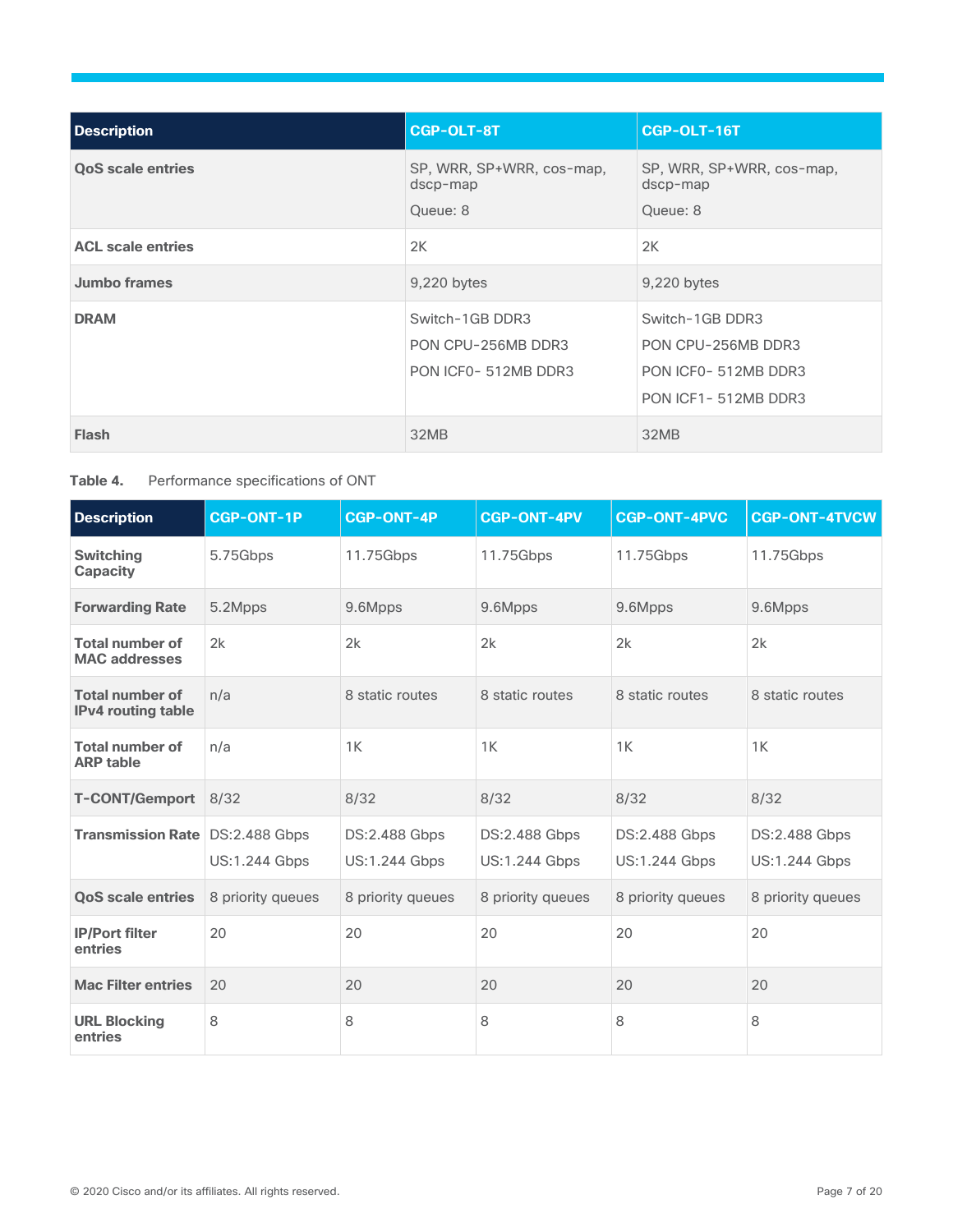| Description         | <b>CGP-ONT-1P</b> | <b>CGP-ONT-4P</b> | <b>CGP-ONT-4PV</b> | <b>CGP-ONT-4PVC</b> | <b>CGP-ONT-4TVCW</b> |
|---------------------|-------------------|-------------------|--------------------|---------------------|----------------------|
| <b>Jumbo frames</b> | 1,500 bytes       | 1,500 bytes       | $1,500$ bytes      | 1,500 bytes         | 1,500 bytes          |
| <b>DRAM</b>         | 32MB DDR3         | 256MB DDR3        | 256MB DDR3         | 256MB DDR3          | 256MB DDR3           |
| <b>Flash</b>        | 16MB              | 128MB             | 128MB              | <b>128MB</b>        | 128MB                |

## Platform benefits

#### **Passive Optical Network**

- Passive element is stable, easy to maintain without failure.
- All-Optical has high bandwidth and great potential for bandwidth upgrade in the future, which is the development trend of bearer network.
- Simple Network, load balancing and end-to-end network management for easy maintenance.

#### **High Performance**

- The platform adopts all-optical network, which has large bandwidth capacity for carrying multiple services. It has good expansibility and network upgrade space, which is in line with the network development trend.
- Large bandwidth, the maximum bandwidth of a single user can reach 2500Mbps.
- One fiber carrying multiple services, supporting voice, video, security, Internet and other services.

#### **High Reliability**

- Support type B protection, backup and disaster recovery protection for PON port.
- Power redundancy and dual uplink routing to avoid single point of network failure.
- IEEE 802.1w Rapid Spanning Tree Protocol (RSTP) provides rapid spanning tree convergence independent of spanning tree timers and also offers the benefit of Layer 2 load balancing and distributed processing.
- IEEE802.3AD Link Aggregation Control Protocol (LACP) provides multiple links binding to achieve uplink backup.

#### **QoS**

- The platform provides end-to-end QoS guarantees. Through the comprehensive application of congestion management, priority marking, queue scheduling and traffic rate limiting/shaping, it can meet the user's service quality requirements and create a high-quality network for customers.
- Service quality guarantee: Based on the IEEE 802.1p protocol, different service class CoS (Class of Service) values are set according to different service types, and differentiated priority processing methods are provided to improve the network quality index such as delay time, jitter, and packet loss rate. Different traffic classifications have different priorities, and different queues such as SP (Strict Priority) and WRR (Weighted Round Robin) are used to perform queue scheduling of data flows for improving the services quality.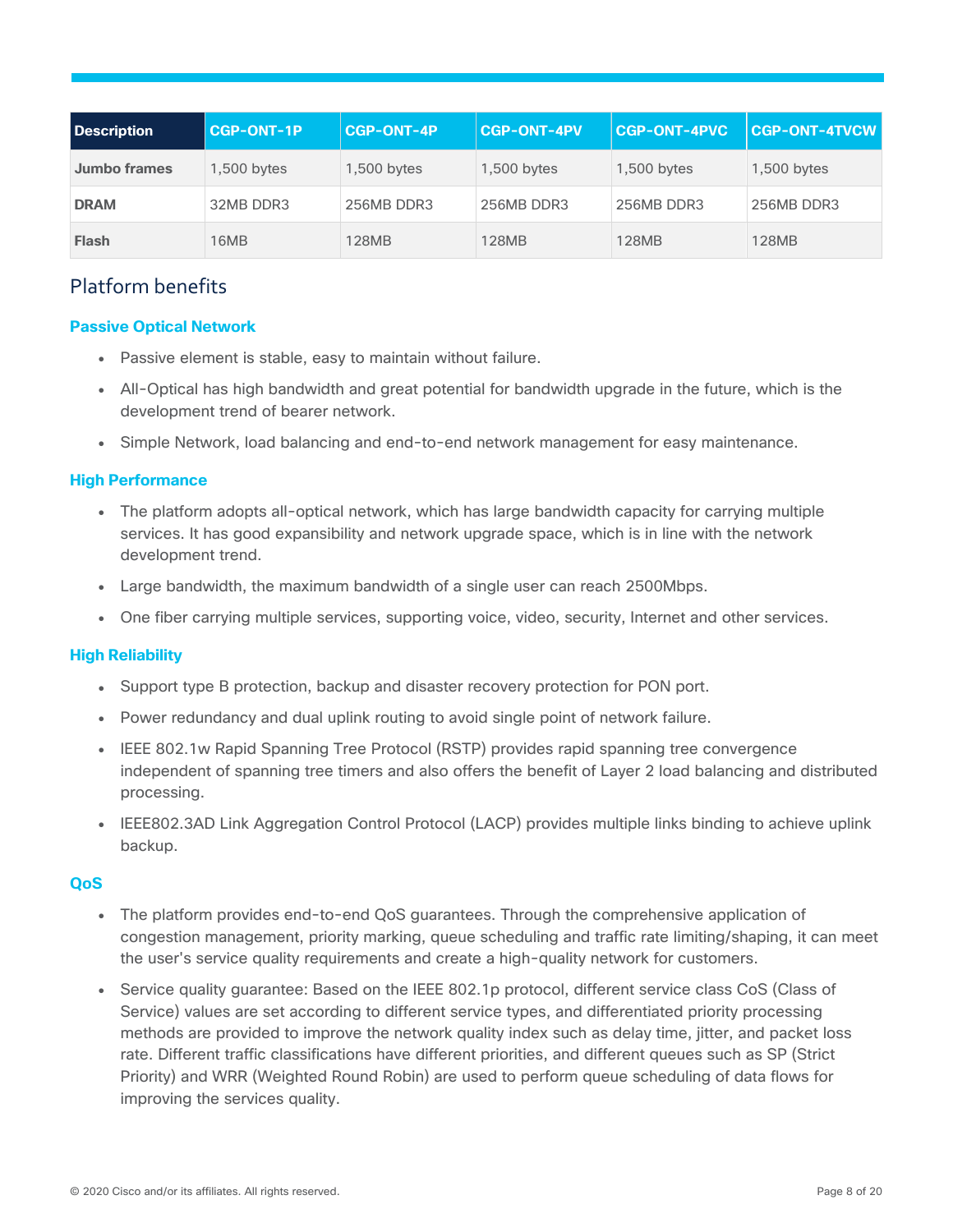• Bandwidth guarantee: User bandwidth is guaranteed by the application of DBA (Dynamic Bandwidth Assignment) mechanism and the traffic rate limiting/shaping function. Generally, the VoIP service is set to a fixed bandwidth, the IPTV and video services are set to ensure bandwidth, and the high-speed Internet service is set to the maximum bandwidth. The data stream is limited and shaped by a plurality of line templates to ensure bandwidth guarantee.

#### **Quick Installation and Deployment**

- Automatic data configuration and delivery, fast service opening.
- Low-energy equipment to save energy, reduce emissions and protect the environment.

#### **Easy Maintenance**

- The whole process of passive optical connection makes the network topology stable and reliable, and the fault point is greatly reduced. The network management system can directly manage the user ports of the ONT, provide end-to-end QoS service guarantees for the entire network, and implement end-toend network management, which reduces the pressure and intensity of operation and maintenance, while improves operation and maintenance efficiency.
- Cisco PON Manager is an embedded GUI-based device-management tool that provides the ability to provision the device, to simplify device deployment and manageability, and to enhance the user experience. It supports Alarm, Performance, Data Configuration and Delivery, Security, Log, Terminal Management and software batch upgrade functions.

## <span id="page-8-0"></span>Specifications

#### Dimensions, Weight, Acoustic, Mean time between failures

Table 5 shows the dimensions, weight, acoustic, and mean time between failures of all models of Cisco Catalyst PON Series switches.

|                      | <b>Chassis Dimensions</b>     |                               |  |
|----------------------|-------------------------------|-------------------------------|--|
| <b>Model</b>         | <b>Inches</b>                 | <b>Centimeters</b>            |  |
| CGP-OLT-8T           | $1.7 \times 17.3 \times 10.8$ | $4.4 \times 44.0 \times 27.5$ |  |
| CGP-OLT-16T          | $1.7 \times 17.3 \times 15.0$ | $4.4 \times 44.0 \times 38.0$ |  |
| CGP-ONT-1P           | $1.5 \times 4.1 \times 7.5$   | $3.8 \times 10.5 \times 19.0$ |  |
| <b>CGP-ONT-4P</b>    | $1.7 \times 9.4 \times 5.7$   | $4.4 \times 24.0 \times 14.5$ |  |
| <b>CGP-ONT-4PV</b>   | $1.7 \times 9.4 \times 5.7$   | $4.4 \times 24.0 \times 14.5$ |  |
| <b>CGP-ONT-4PVC</b>  | $1.7 \times 9.4 \times 5.7$   | $4.4 \times 24.0 \times 14.5$ |  |
| <b>CGP-ONT-4TVCW</b> | $1.6 \times 6.6 \times 6.9$   | $4.0 \times 16.8 \times 17.5$ |  |

**Table 5.** Model Dimensions, Weight, and Mean time between failures metrics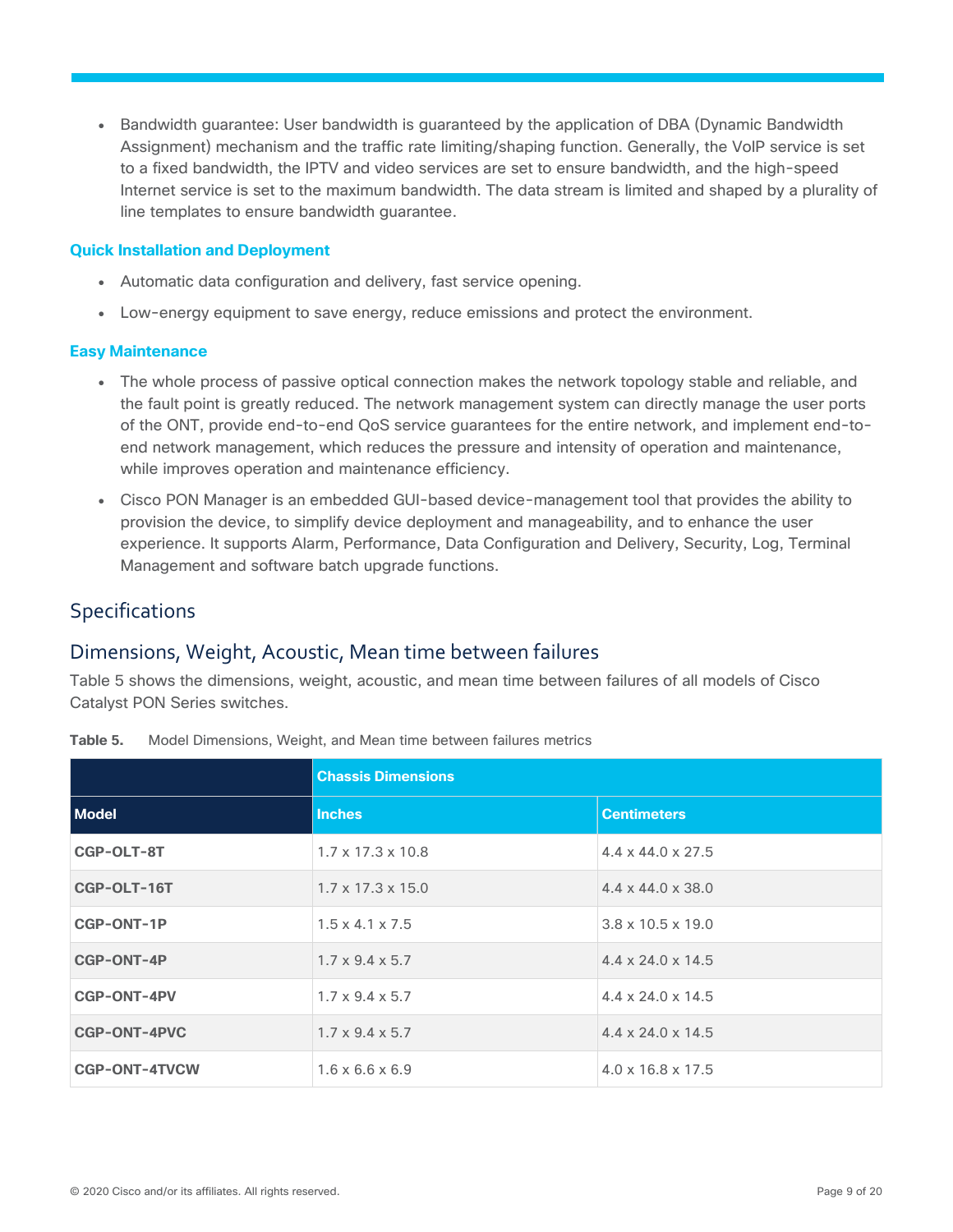| <b>Model</b>         | <b>Pounds</b> | <b>Kilograms</b> |
|----------------------|---------------|------------------|
| CGP-OLT-8T           | 9.9           | 4.5              |
| CGP-OLT-16T          | 16.8          | 7.6              |
| <b>CGP-ONT-1P</b>    | 1.9           | 0.84             |
| CGP-ONT-4P           | 2.8           | 1.25             |
| <b>CGP-ONT-4PV</b>   | 2.8           | 1.25             |
| <b>CGP-ONT-4PVC</b>  | 2.8           | 1.25             |
| <b>CGP-ONT-4TVCW</b> | 0.8           | 0.36             |

| Mean time between failures (hours) |         |  |
|------------------------------------|---------|--|
| CGP-OLT-8T                         | 340,000 |  |
| CGP-OLT-16T                        | 330,000 |  |
| <b>CGP-ONT-1P</b>                  | 830,000 |  |
| <b>CGP-ONT-4P</b>                  | 450,000 |  |
| <b>CGP-ONT-4PV</b>                 | 410,000 |  |
| <b>CGP-ONT-4PVC</b>                | 360,000 |  |
| <b>CGP-ONT-4TVCW</b>               | 830,000 |  |

| <b>Environmental ranges</b>                                               |                                                                                     |
|---------------------------------------------------------------------------|-------------------------------------------------------------------------------------|
| <b>Acoustic noise</b>                                                     | With AC power supply:                                                               |
| Measured per ISO 7779 and<br>declared per ISO 9296                        | $\bullet$ LpA: 45.6 dB max (CGP-OLT-8T)<br>$\bullet$ LpA: 44.4 dB max (CGP-OLT-16T) |
| <b>Bystander positions operating to</b><br>an ambient temperature of 25°C | Maximum: Statistical maximum to account for variation in production                 |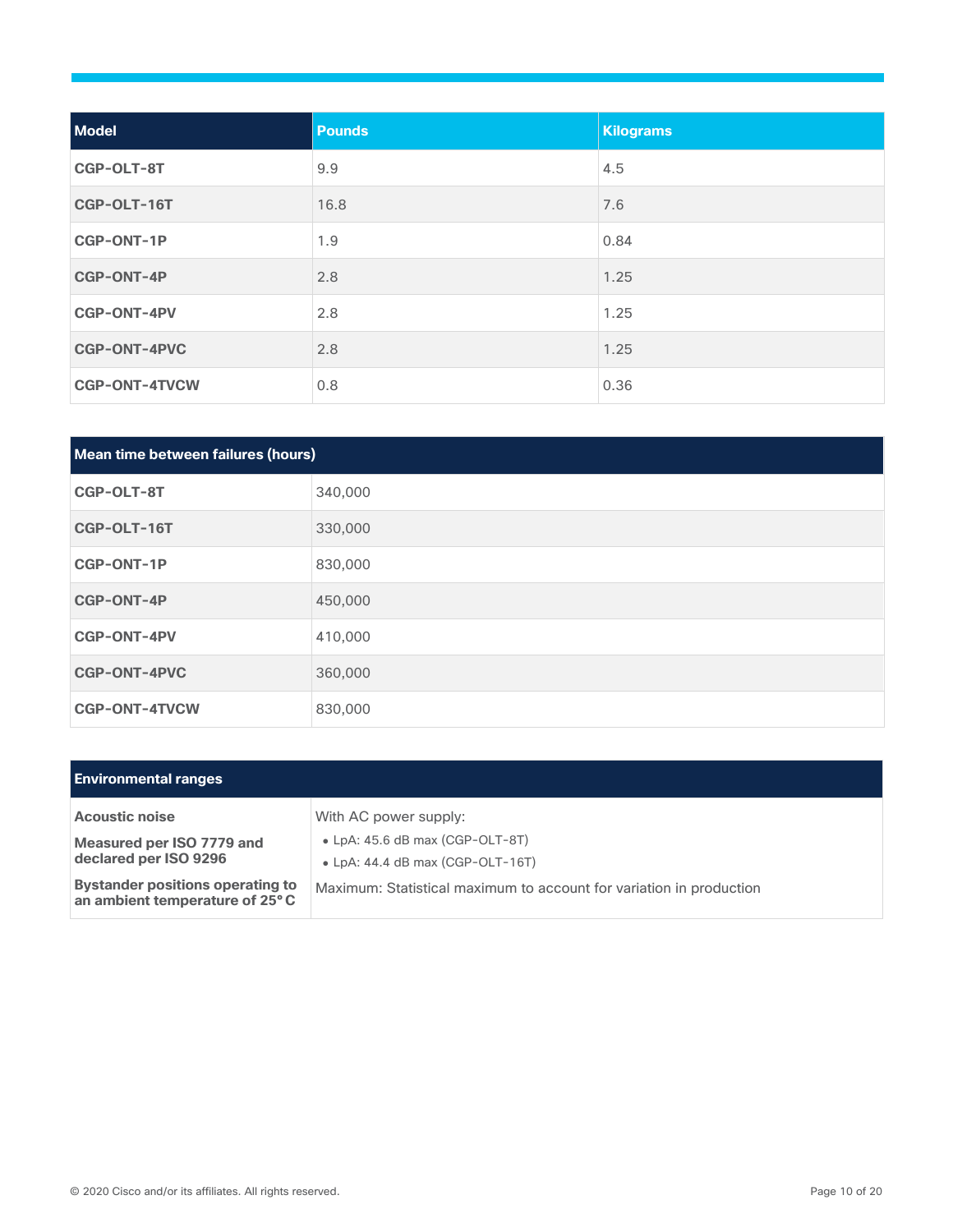## **Connectors**

Table 6 shows the supported connectors for Cisco Catalyst PON Series switches, Table 7 shows the GPON SFP.

#### **Table 6.** Connectors

| <b>Connectors and cabling</b> | • 1000BASE-T ports: RJ-45 connectors, 4-pair Cat 5E UTP cabling<br>• 1000BASE-T SFP-based ports<br>• 100BASE-FX, 1000BASE-SX, -LX/LH, SFP transceivers: LC fiber connectors (single-mode or<br>multimode fiber)<br>• 10GBASE-SR, LR, LRM, SFP+ transceivers: LC fiber connectors (single-mode or multimode<br>fiber)<br>• GPON SFP connector |
|-------------------------------|----------------------------------------------------------------------------------------------------------------------------------------------------------------------------------------------------------------------------------------------------------------------------------------------------------------------------------------------|
|                               | • Ethernet management port: RJ-45 connectors, 4-pair Cat 5 UTP cabling<br>• Management console port: RJ-45-to-DB9 cable for PC connections                                                                                                                                                                                                   |
| <b>Power connectors</b>       | • Internal power supply connector: The internal power supply is an auto-ranging unit. It<br>supports input voltages between 100 and 240 VAC. Use the supplied AC power cord to<br>connect the AC power connector to an AC power outlet.                                                                                                      |

#### **Table 7.** GPON SFP

| <b>Description</b>                   | CGP-SFP-OC=    |
|--------------------------------------|----------------|
| <b>Average output power</b>          | $3 - 7d$ Bm    |
| <b>Center wavelength</b>             | 1480~1500nm    |
| <b>Extinction ratio</b>              | $8.2 - 12.2dB$ |
| <b>Crossing</b>                      | $44 - 46%$     |
| <b>Jitter RMS</b>                    | $8 - 16$ ps    |
| <b>Optical eye mask, Margin</b>      | 30%            |
| <b>Sensitivity</b>                   | $-30$ d $Bm$   |
| <b>Overload</b>                      | $-12dBm$       |
| <b>LOS Desertion</b>                 | $-33$ d $Bm$   |
| <b>Power Supply Current for 3.3V</b> | 270~500mA      |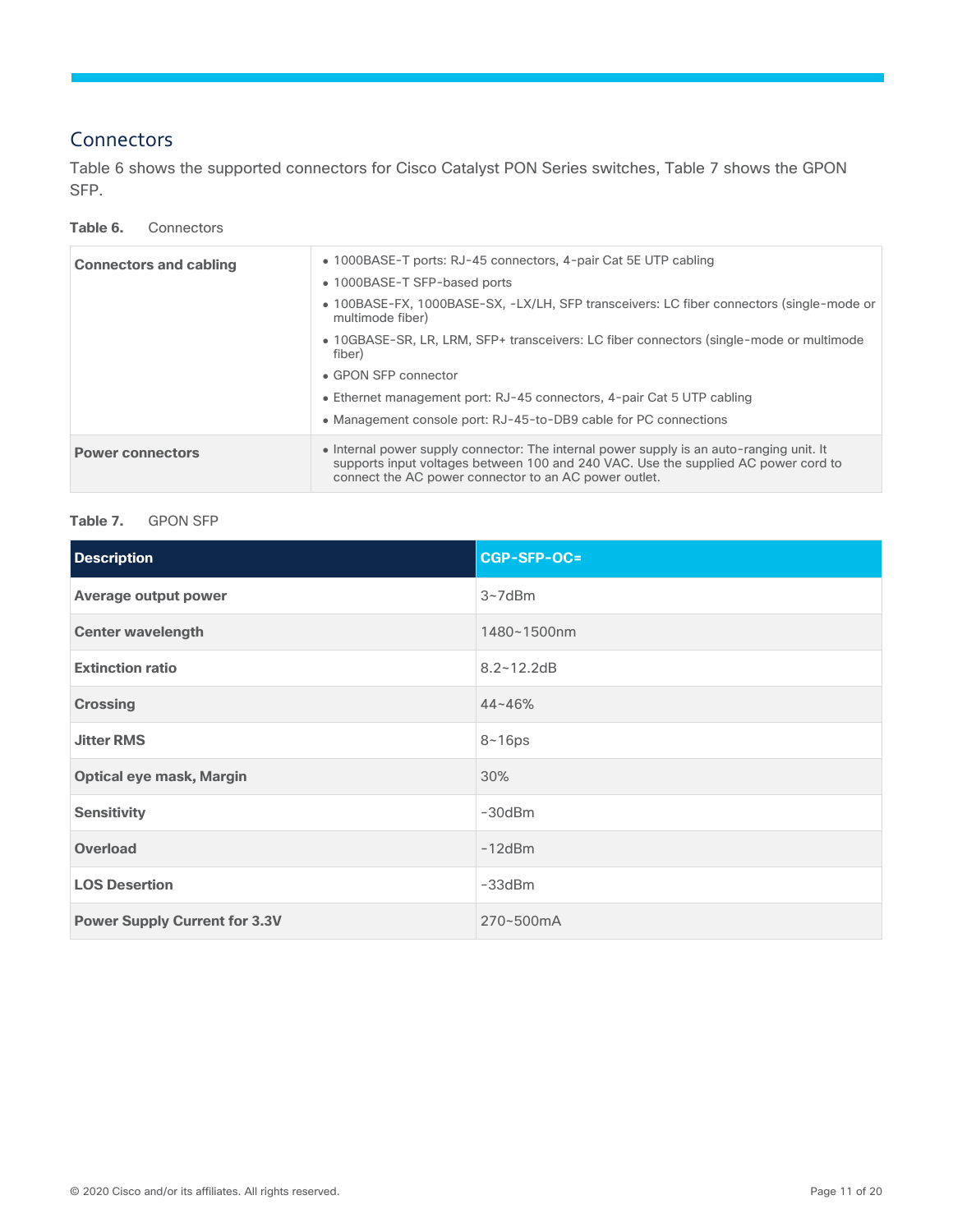## Management and standards support

Table 8 shows management and standards support for Cisco Catalyst PON Series switches.

Table 8. Management and standards support\*

| <b>Description</b> | <b>Specification</b>        |
|--------------------|-----------------------------|
| Management         | 8021xMIB                    |
|                    | ciscoMasterMib              |
|                    | dot3OAM-MIB                 |
|                    | ENTITY-MIB                  |
|                    | garpMib                     |
|                    | gbnDeviceOEM-MIB            |
|                    | gbnDevicePoe-MIB            |
|                    | gbnDeviceStack-MIB          |
|                    | gbnDeviceSWAPI-MIB          |
|                    | gbnDeviceSwitch-MIB         |
|                    | gbnL2Dhcp6Snooping-MIB      |
|                    | gbnL2DhcpSnooping-MIB       |
|                    | gbnL2PortSecurity-MIB       |
|                    | gbnL2PppoePlus-MIB          |
|                    | gbnL2QACL-MIB               |
|                    | gbnL2Switch-MIB             |
|                    | gbnL3-MIB-vr                |
|                    | gbnL3-MIB                   |
|                    | gbnL3DhcpRelay-MIB          |
|                    | gbnL3If-MIB                 |
|                    | gbnL3lgmp-MIB               |
|                    | gbnL3IPPool-MIB             |
|                    | gbnL3Ospf-MIB               |
|                    | gbnL3Pim-MIB                |
|                    | gbnL3PimBsr-MIB             |
|                    | gbnL3Rip-MIB-vr             |
|                    | gbnL3Rip-MIB                |
|                    | gbnL3RouteCommon-MIB        |
|                    | gbnPlatformChassis-MIB      |
|                    | gbnPlatformGNLink-MIB       |
|                    | gbnPlatformOAM-MIB          |
|                    | gbnPlatformOAMMailalarm-MIB |
|                    | gbnPlatformOAMSsh-MIB       |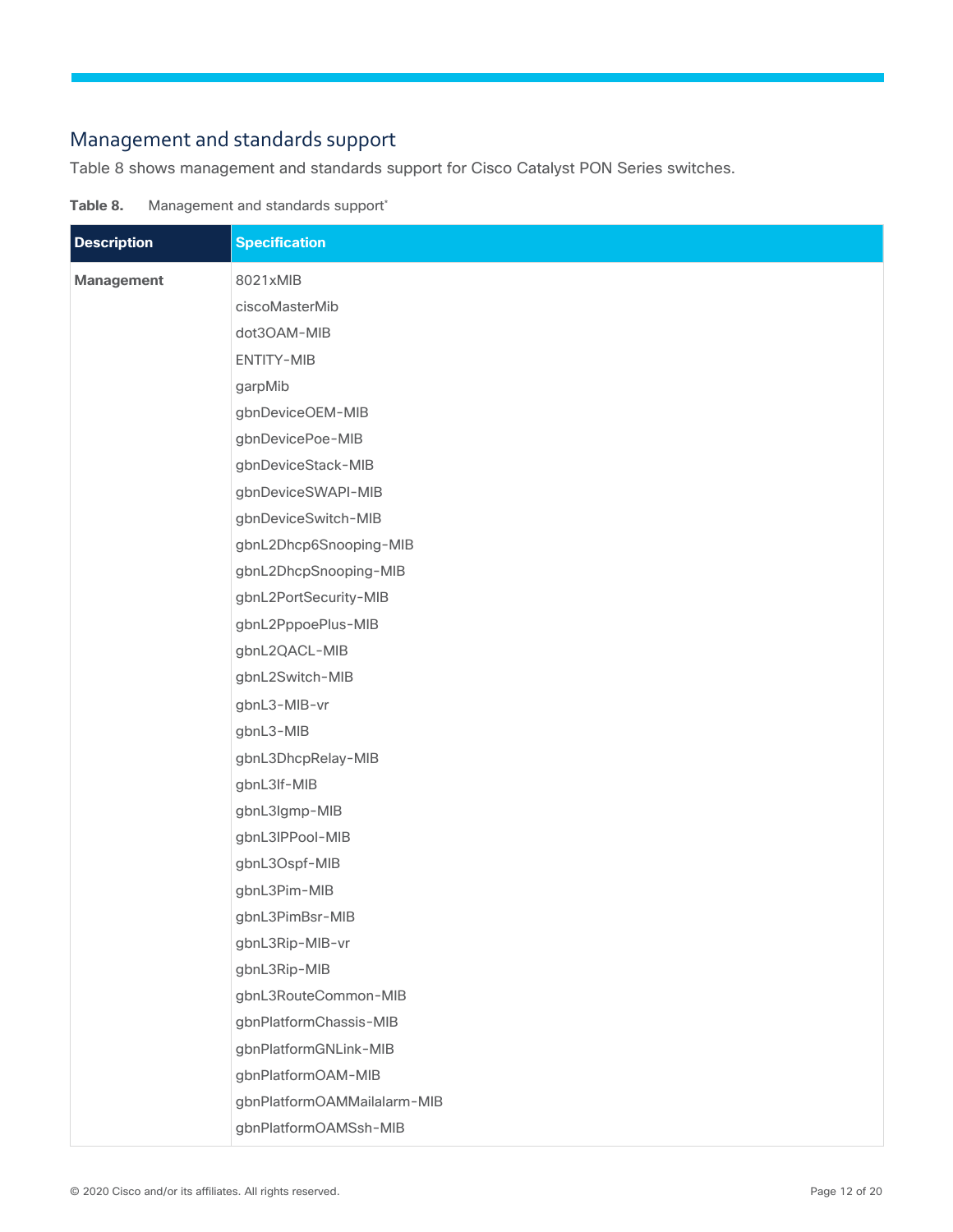| <b>Description</b> | <b>Specification</b>               |
|--------------------|------------------------------------|
|                    | gbnPlatformOAMSyslog-MIB           |
|                    | gbnPlatformOAMTelnet-MIB           |
|                    | gbnPlatformSntpClient-MIB          |
|                    | gbnServiceCM-MIB                   |
|                    | gbnServiceMAC-NOTIFICATION-MIB     |
|                    | gbnServiceMACAUTHEN-MIB            |
|                    | gbnServiceRADIUS-MIB               |
|                    | gbnServiceRMON-MIB                 |
|                    | gbnServiceTACACSPLUS-MIB           |
|                    | gerpMib                            |
|                    | <b>GPON-MIB</b>                    |
|                    | IANA-ADDRESS-FAMILY-NUMBERS-MIB    |
|                    | IANA-ENTITY-MIB                    |
|                    | IANAifType-MIB                     |
|                    | INET-ADDRESS-MIB                   |
|                    | IP-MIB                             |
|                    | <b>IldpMib</b>                     |
|                    | IldpPrivate-MIB                    |
|                    | MGMD-STD-MIB                       |
|                    | mstpMib                            |
|                    | ngponMib                           |
|                    | stpMib                             |
|                    | <b>TCP-MIB</b>                     |
|                    | UDP-MIB                            |
|                    | UUID-TC-MIB                        |
| <b>Standards</b>   | <b>ITUT G.984.1</b>                |
|                    | <b>ITUT G.984.2</b>                |
|                    | <b>ITUT G.984.3</b>                |
|                    | <b>ITUT G.984.4</b>                |
|                    | <b>ITUT G.988</b>                  |
|                    | <b>IEEE 802.1w</b>                 |
|                    | IEEE 802.1x Authentication         |
|                    | <b>IEEE 802.3af</b>                |
|                    | <b>IEEE 802.3at</b>                |
|                    | <b>IEEE 802.3ad</b>                |
|                    | IEEE 802.1D Spanning Tree Protocol |
|                    | IEEE 802.1p CoS prioritization     |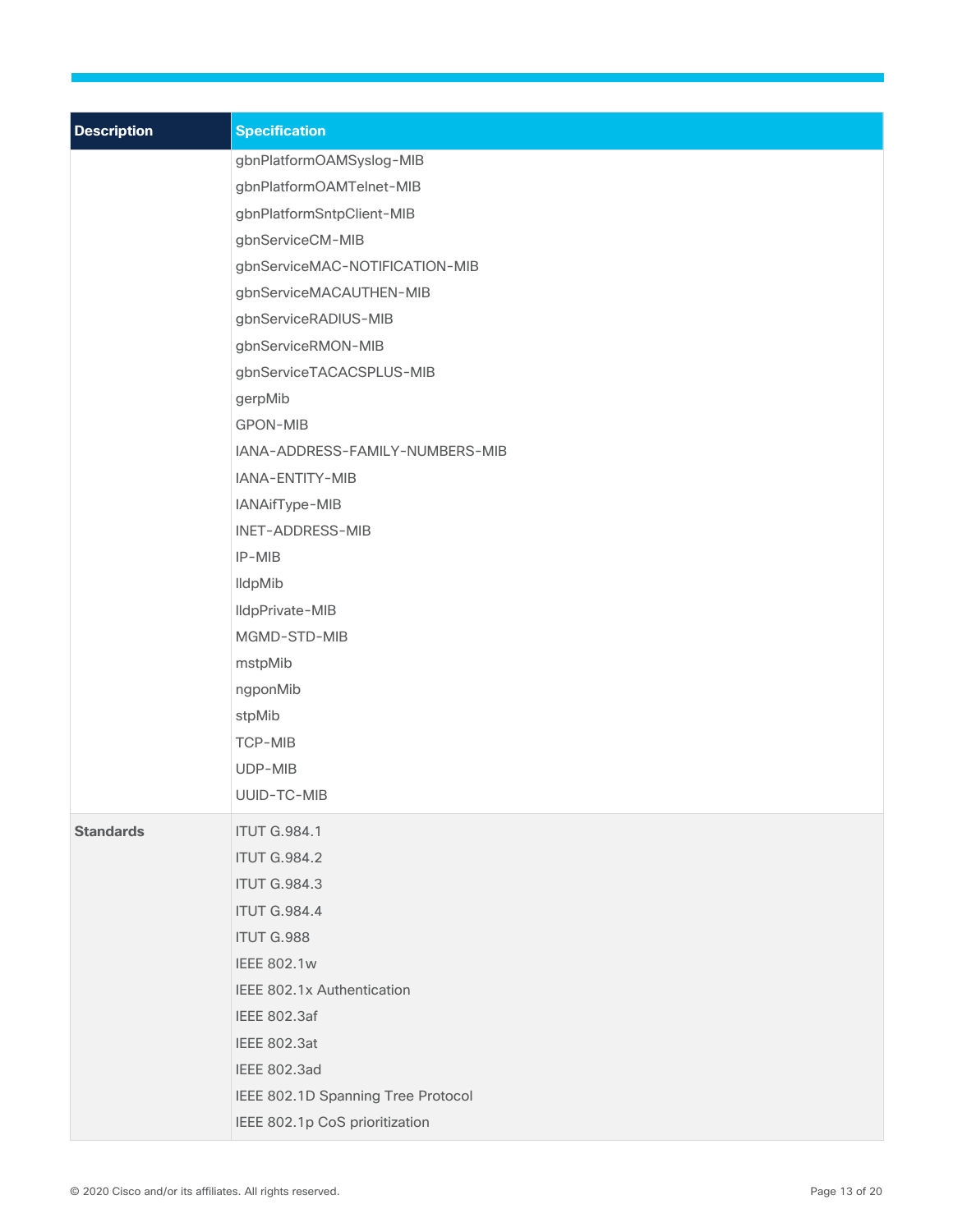| Description | <b>Specification</b>                  |
|-------------|---------------------------------------|
|             | IEEE 802.1Q VLAN                      |
|             | IEEE 802.3ab 1000BASE-T specification |
|             | IEEE 802.3z 1000BASE-X specification  |
|             | <b>IEEE 802.3ae</b>                   |
|             | IEEE 802.11b/g/n/ac                   |
|             | <b>RMON I and II standards</b>        |
|             | SNMPv1, v2c, and v3                   |

## Power supply specifications

Table 9 lists the power specifications for Cisco Catalyst PON Series switches based on the kind of power supply used.

| Table 9. |  | Power supply specifications |
|----------|--|-----------------------------|
|----------|--|-----------------------------|

| <b>Description</b>                                                             | <b>Specification</b>                                                                                 |                   |                                   |                   |  |  |  |  |  |  |
|--------------------------------------------------------------------------------|------------------------------------------------------------------------------------------------------|-------------------|-----------------------------------|-------------------|--|--|--|--|--|--|
|                                                                                | PWR-OLT8-80WAC                                                                                       | PWR-OLT8-72WDC    | PWR-OLT16-100WAC PWR-OLT16-100WDC |                   |  |  |  |  |  |  |
| <b>Power supply rated</b><br>maximum                                           | 80W                                                                                                  | 72W               | 100W                              | 100W              |  |  |  |  |  |  |
| <b>Total output BTU</b><br>(note: 1000 BTU/hr =<br>293W)                       | 273BTU/hr, 80W                                                                                       | 246BTU/hr, 72W    | 341BTU/hr, 100W                   | 341BTU/hr, 100W   |  |  |  |  |  |  |
| Input-voltage range<br>and frequency                                           | 90 to 264 VAC,<br>47 to 63 Hz                                                                        | $-36VDC - -75VDC$ | 90 to 264 VAC,<br>47 to 63 Hz     | $-36VDC - -75VDC$ |  |  |  |  |  |  |
| Input current                                                                  | 1.2A                                                                                                 | 2.4A              | 1.5A                              | 4A                |  |  |  |  |  |  |
| <b>Output ratings</b>                                                          | 12V/6.6A, 80W                                                                                        | 11.7V/6A, 72W     | 12V/8.3A, 100W                    | 12V/8.3A, 100W    |  |  |  |  |  |  |
| <b>Power cord rating</b>                                                       | 10A                                                                                                  | 10A               | 10A                               | 10A               |  |  |  |  |  |  |
| <b>Physical</b><br>specifications                                              | 215mmx57mmx40mm                                                                                      | 215mmx57mmx40mm   | 192mmx85mmx40mm                   | 192mmx85mmx40mm   |  |  |  |  |  |  |
| <b>Supported Product</b><br><b>Family</b>                                      | CGP-OLT-8T                                                                                           | CGP-OLT-8T        | CGP-OLT-16T                       | CGP-OLT-16T       |  |  |  |  |  |  |
| <b>Operating</b><br>temperature                                                | 23° to 104°F (-5° C to +40°) @ sea level<br>Minimum ambient temperature for cold start is 32°F (0°C) |                   |                                   |                   |  |  |  |  |  |  |
| <b>Storage temperature</b>                                                     | 13° to 158°F (-25° to 70°C)                                                                          |                   |                                   |                   |  |  |  |  |  |  |
| <b>Relative humidity</b><br>operating and non-<br>operating non-<br>condensing | 5% to 90%, non-condensing                                                                            |                   |                                   |                   |  |  |  |  |  |  |
| <b>Altitude</b>                                                                | 10,000 ft. (3000 meters)                                                                             |                   |                                   |                   |  |  |  |  |  |  |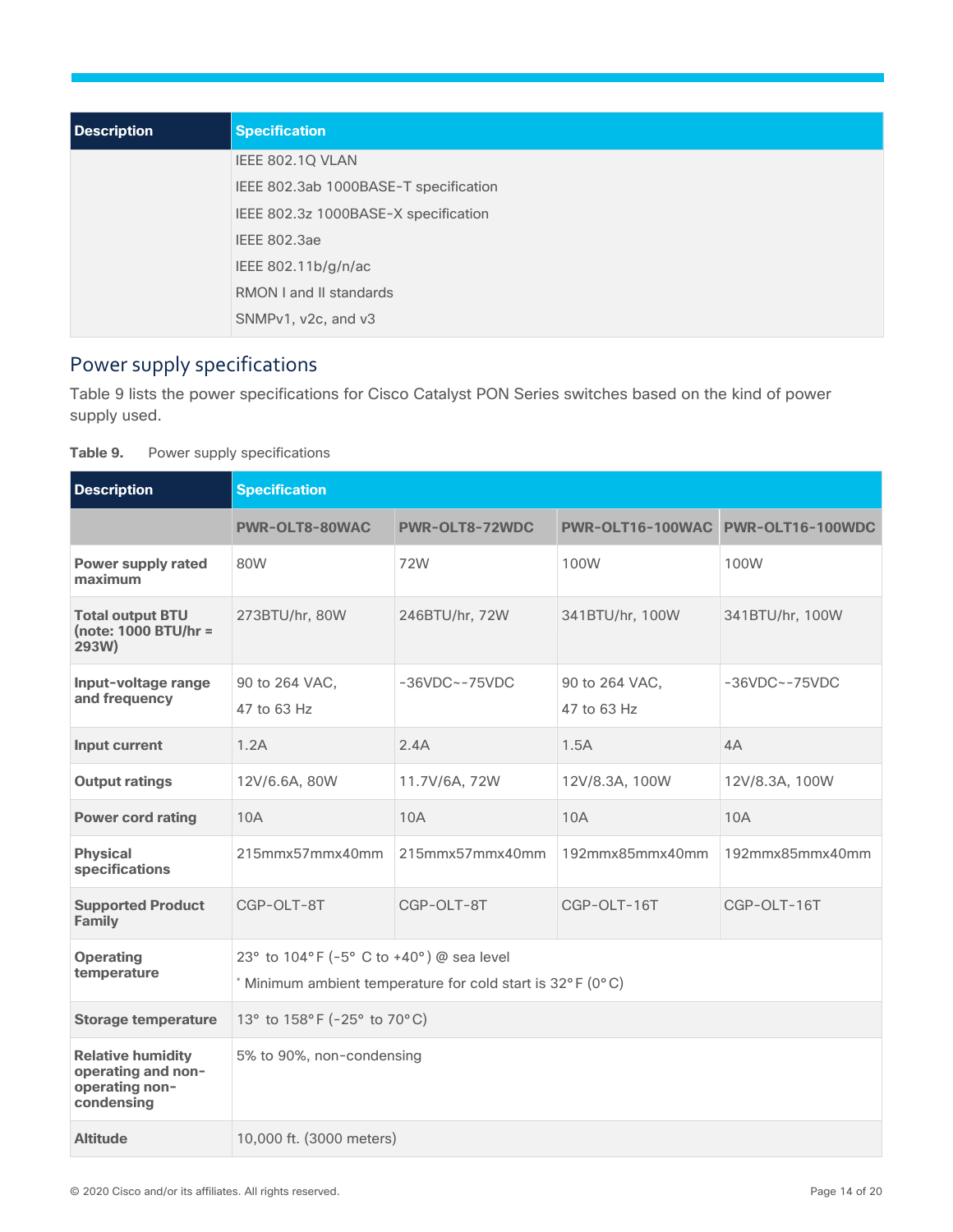| <b>Description</b>                      | <b>Specification</b>                                                                                                                                                                                                       |
|-----------------------------------------|----------------------------------------------------------------------------------------------------------------------------------------------------------------------------------------------------------------------------|
| <b>EMI/EMC and safety</b><br>compliance | • ETSI 300 019 Environmental Engineering (EE); Environmental conditions and environmental tests for<br>telecommunications equipment                                                                                        |
|                                         | • ETSI EN 301 489-1 Electromagnetic compatibility and Radio spectrum Matters (ERM); Electromagnetic<br>Compatibility (EMC) standard for radio equipment and services; Part 1: Common technical requirements                |
|                                         | • ETSI EN 301 489-8 Electromagnetic Compatibility and Radio spectrum Matters(ERM); Electromagnetic<br>Compatibility (EMC) Standard for Radio Equipment and services : Part 8: Specific conditions for GSM Base<br>stations |
|                                         | • BS EN 55022                                                                                                                                                                                                              |
|                                         | • CEI IEC 60950-1999 Safety of information technology equipment                                                                                                                                                            |
|                                         | • UL 60950 Safety of Information Technology Equipment                                                                                                                                                                      |
|                                         | • IEC61000-4 Electromagnetic compatibility (EMC); part 4: testing and measurement techniques                                                                                                                               |
|                                         | • IEC 60529 AMD 1-1999 Degrees of protection provided by enclosures (IP code); Amendment 1                                                                                                                                 |
| <b>LED</b> indicators                   | Power image: Working is OK when it lights up.                                                                                                                                                                              |
|                                         | Alarm image: Fault happened when it lights up.                                                                                                                                                                             |

## Power consumption of Standalone PON Series switches

Table 10 shows the power consumption of standalone Cisco Catalyst PON Series switches based on Alliance for Telecommunications Industry Solutions (ATIS) testing using Internet Mix (IMIX) distribution stream traffic, with input voltage of 115VAC at 60 Hz and no PoE loading. The values given are the maximum possible power consumption numbers under the respective test scenarios.

| <b>OLT</b>        |            | <b>Measured P(W)</b> |                          |      |      |                          |                |      |      |  |
|-------------------|------------|----------------------|--------------------------|------|------|--------------------------|----------------|------|------|--|
|                   |            |                      | <b>Half port traffic</b> |      |      | <b>Full port traffic</b> | <b>No link</b> |      |      |  |
| <b>SKU</b>        | <b>FEP</b> | Input                | <b>100M</b>              | 500M | 1G   | <b>100M</b>              | 500M           | 1G   |      |  |
| CGP-OLT-8T<br>80W |            | 220VAC               | 43.9                     | 43.9 | 44.1 | 51                       | 51.3           | 51.8 | 37.0 |  |
|                   |            | 110VAC               | 44.6                     | 44.7 | 44.9 | 51.4                     | 51.9           | 52.2 | 36.5 |  |
| CGP-OLT-16T       | 100W       | 220VAC               | 52.7                     | 53.2 | 54.1 | 64.9                     | 65.6           | 66.6 | 40.3 |  |
|                   |            | <b>110VAC</b>        | 53.2                     | 53.6 | 54.3 | 66.0                     | 66.7           | 67.8 | 40.5 |  |

**Table 10.** Power consumption of Standalone Catalyst PON Series switches

| <b>ONT</b>        |            | <b>Measured P(W)</b>     |                     |     |     |                          |                     |      |      |      |                                    |      |
|-------------------|------------|--------------------------|---------------------|-----|-----|--------------------------|---------------------|------|------|------|------------------------------------|------|
|                   |            | <b>Half port traffic</b> |                     |     |     | <b>Full port traffic</b> |                     |      |      |      | No link   PoE test<br>(no traffic) |      |
| <b>SKU</b>        | <b>PSU</b> | Input                    | 0.01%<br><b>EEE</b> | 10% | 50% | 100%                     | 0.01%<br><b>EEE</b> | 10%  | 50%  | 100% |                                    |      |
| <b>CGP-ONT-1P</b> | 36W        | 220VAC                   | n/a                 | n/a | n/a | n/a                      | 3.01                | 3.12 | 3.15 | 3.21 | 2.61                               | 33.8 |
|                   |            | 110VAC                   | n/a                 | n/a | n/a | n/a                      | 2.82                | 2.91 | 2.95 | 2.98 | 2.23                               | 33.6 |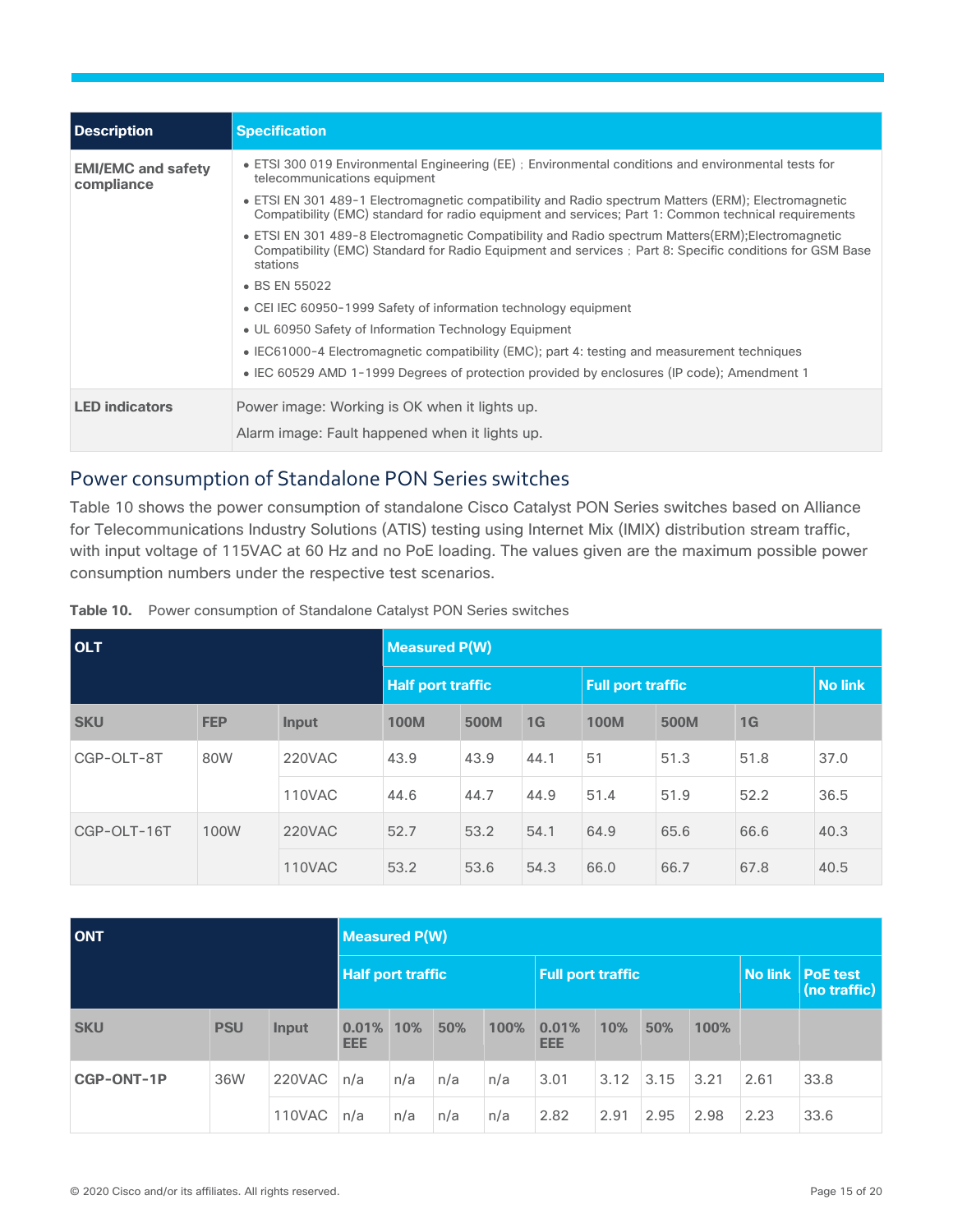| <b>ONT</b>           |            | <b>Measured P(W)</b>     |      |      |      |                          |      |      |      |                |                                 |      |
|----------------------|------------|--------------------------|------|------|------|--------------------------|------|------|------|----------------|---------------------------------|------|
|                      |            | <b>Half port traffic</b> |      |      |      | <b>Full port traffic</b> |      |      |      | <b>No link</b> | <b>PoE test</b><br>(no traffic) |      |
| <b>CGP-ONT-4P</b>    | 72W        | <b>220VAC</b>            | 5.78 | 6.73 | 6.82 | 6.86                     | 6.43 | 7.55 | 7.68 | 7.72           | 5.21                            | 70.2 |
|                      |            | <b>110VAC</b>            | 5.73 | 6.76 | 6.81 | 6.92                     | 6.57 | 7.53 | 7.58 | 7.63           | 5.42                            | 69.8 |
| <b>CGP-ONT-4PV</b>   | 72W        | <b>220VAC</b>            | 5.81 | 7.73 | 7.88 | 7.92                     | 6.53 | 8.62 | 8.72 | 8.76           | 5.23                            | 70.4 |
|                      |            | 110VAC                   | 5.83 | 7.72 | 7.83 | 7.91                     | 6.48 | 8.58 | 8.67 | 8.71           | 5.44                            | 70.0 |
| <b>CGP-ONT-4PVC</b>  | 72W        | <b>220VAC</b>            | 5.88 | 7.82 | 7.95 | 7.97                     | 6.54 | 8.65 | 8.73 | 8.81           | 5.25                            | 70.5 |
|                      |            | 110VAC                   | 5.89 | 7.75 | 7.88 | 7.92                     | 6.49 | 8.62 | 8.70 | 8.71           | 5.46                            | 70.4 |
| <b>CGP-ONT-4TVCW</b> | <b>18W</b> | <b>220VAC</b>            | 5.40 | 7.51 | 7.57 | 7.63                     | 5.99 | 8.22 | 8.32 | 8.36           | 4.68                            | n/a  |
|                      |            | 110VAC                   | 5.18 | 7.11 | 7.39 | 7.41                     | 5.92 | 8.11 | 8.25 | 8.28           | 4.54                            | n/a  |

## Safety and compliance

Table 11 lists the safety and compliance information for Cisco Catalyst PON Series switches.

| Table 11. | Safety and compliance information |  |
|-----------|-----------------------------------|--|
|           |                                   |  |

| <b>Description</b>                                 | <b>Specification</b>                                                                                                                                                                              |  |
|----------------------------------------------------|---------------------------------------------------------------------------------------------------------------------------------------------------------------------------------------------------|--|
| <b>Safety certifications</b>                       | • IEC 60950-1:2005<br>• IEC 62368-1:2014                                                                                                                                                          |  |
| <b>Electromagnetic emissions</b><br>certifications | • EN55032:2015<br>• EN55035-2017<br>$\bullet$ EN61000-3-2:2014<br>• $N61000 - 3 - 3:2013$<br>• AS/NZS CISPR 32:2015<br>• EN 300386 V2.11<br>• PART 15B, ICES-003: ISSUE 6<br>• VCCI-CISPR 32:2016 |  |
| <b>Environmental</b>                               | Reduction of Hazardous Substances (ROHS) 5                                                                                                                                                        |  |

## <span id="page-15-0"></span>**Warranty**

Cisco Catalyst PON Series switches are covered by a Cisco standard 3-year replacement warranty that includes 10-day advance hardware replacement. For more details, visit https://www.cisco.com/go/warranty.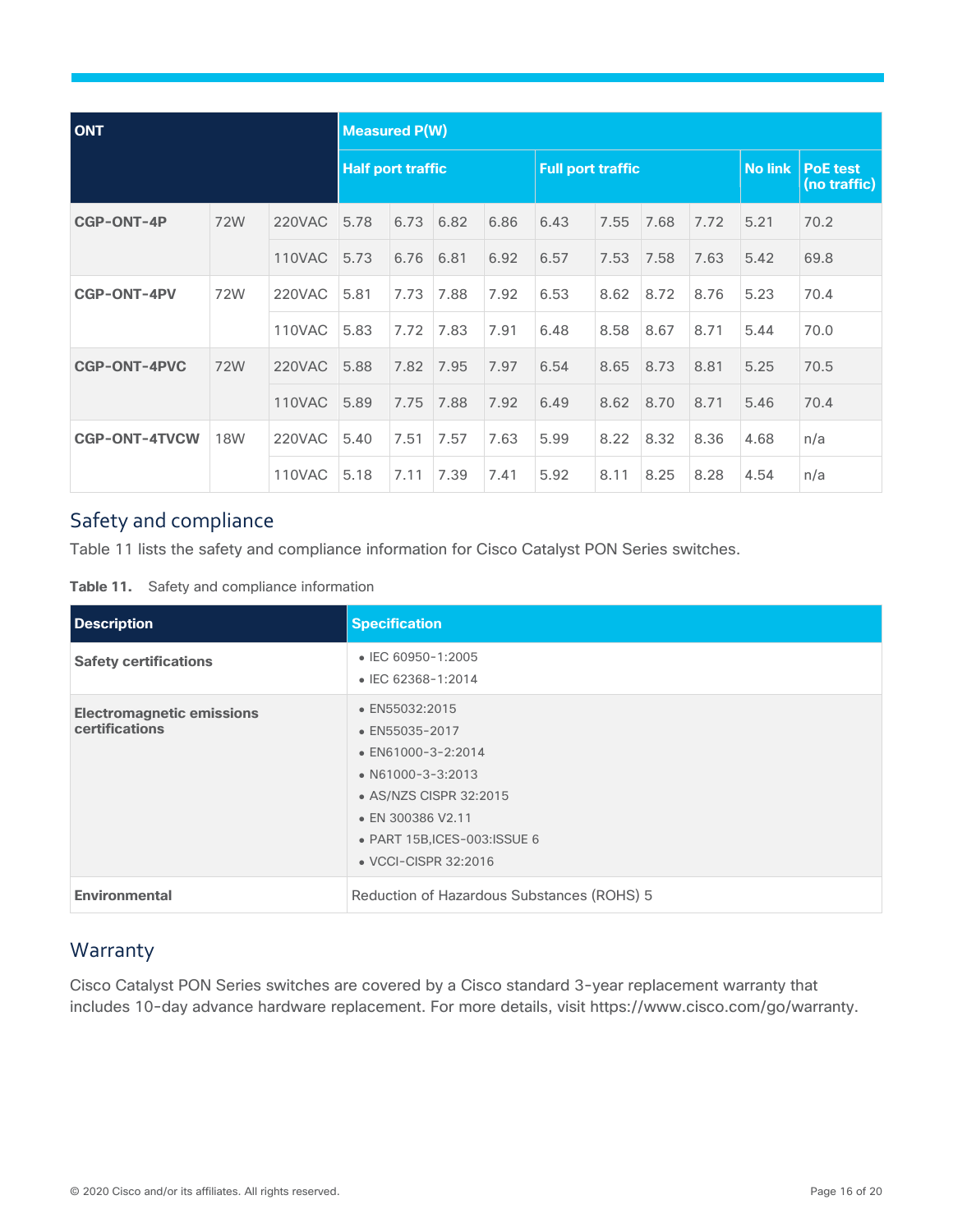## Cisco services for Cisco Catalyst PON switches

Achieve infrastructure excellence faster and with less risk. Cisco Catalyst PON switch services provide expert guidance to help you successfully deploy, manage and support the Cisco Catalyst PON switches. With unmatched networking expertise, best practices and innovative tools, we can help you reduce overall upgrade, refresh, and migration costs as you introduce new hardware, software and protocols into the network. Offering a comprehensive lifecycle of services – from implementation, optimization, technical and managed services – Cisco experts help you minimize disruption and achieve operational excellence to extract maximum value from your network infrastructure.

Catalyst PON switch models offer an optional trial of 90 days of Cisco Smart Net Total Care to provide customers assistance with configuration, diagnosis, and troubleshooting of device-level problems. Cisco TAC experts are accessible 24 hours a day, 365 days per year. Online self-help tools include our extensive knowledge library, software downloads, and support tools designed to help you resolve network issues quickly, often without opening a case.

#### [Learn more about Cisco Services for Enterprise](https://www.cisco.com/c/en/us/solutions/enterprise-networks/service-listing.html) Networks

#### Software Policy for Cisco Catalyst PON Series switches

## Software Policy for Cisco software feature sets

Customers with the Cisco software feature sets are provided with maintenance updates and bug fixes designed to maintain compliance of the software. This includes compliance with published specifications, release notes, and industry standards as long as the original end user continues to own or use the product or up to one year from the end-of-sale date for the product, whichever occurs earlier.

## <span id="page-16-0"></span>**Ordering**

## Ordering information

Table 13 lists ordering information for Cisco Catalyst PON Series switches. To place an order, visit the Cisco Ordering home page at

[https://www.cisco.com/en/US/ordering/or13/or8/order\\_customer\\_help\\_how\\_to\\_order\\_listing.html.](https://cisco-router-switch-firewall.com/cisco/switches/catalyst-pon-series/)

| <b>Switches</b>       |                                                                                               |
|-----------------------|-----------------------------------------------------------------------------------------------|
| <b>Product number</b> | <b>Product description</b>                                                                    |
| CGP-OLT-8T            | Catalyst PON 8-port GPON OLT, 4 GE Combo ports (Copper RJ45 + SFP optical), 2 10GE SFP+       |
| CGP-OLT-16T           | Catalyst PON 16-port GPON OLT, 4 GE Combo ports (Copper RJ45 + SFP optical), 2 10GE<br>$SFP+$ |
| CGP-ONT-1P            | Catalyst PON 1-port GPON ONT, PoE+                                                            |
| <b>CGP-ONT-4P</b>     | Catalyst PON 4-port GPON ONT, PoE+                                                            |
| <b>CGP-ONT-4PV</b>    | Catalyst PON 4-port GPON ONT, PoE+, 2 POTS RJ11                                               |
| CGP-ONT-4PVC          | Catalyst PON 4-port GPON ONT, PoE+, 2 POTS RJ11, 1 CATV Coax                                  |

**Table 12.** Ordering information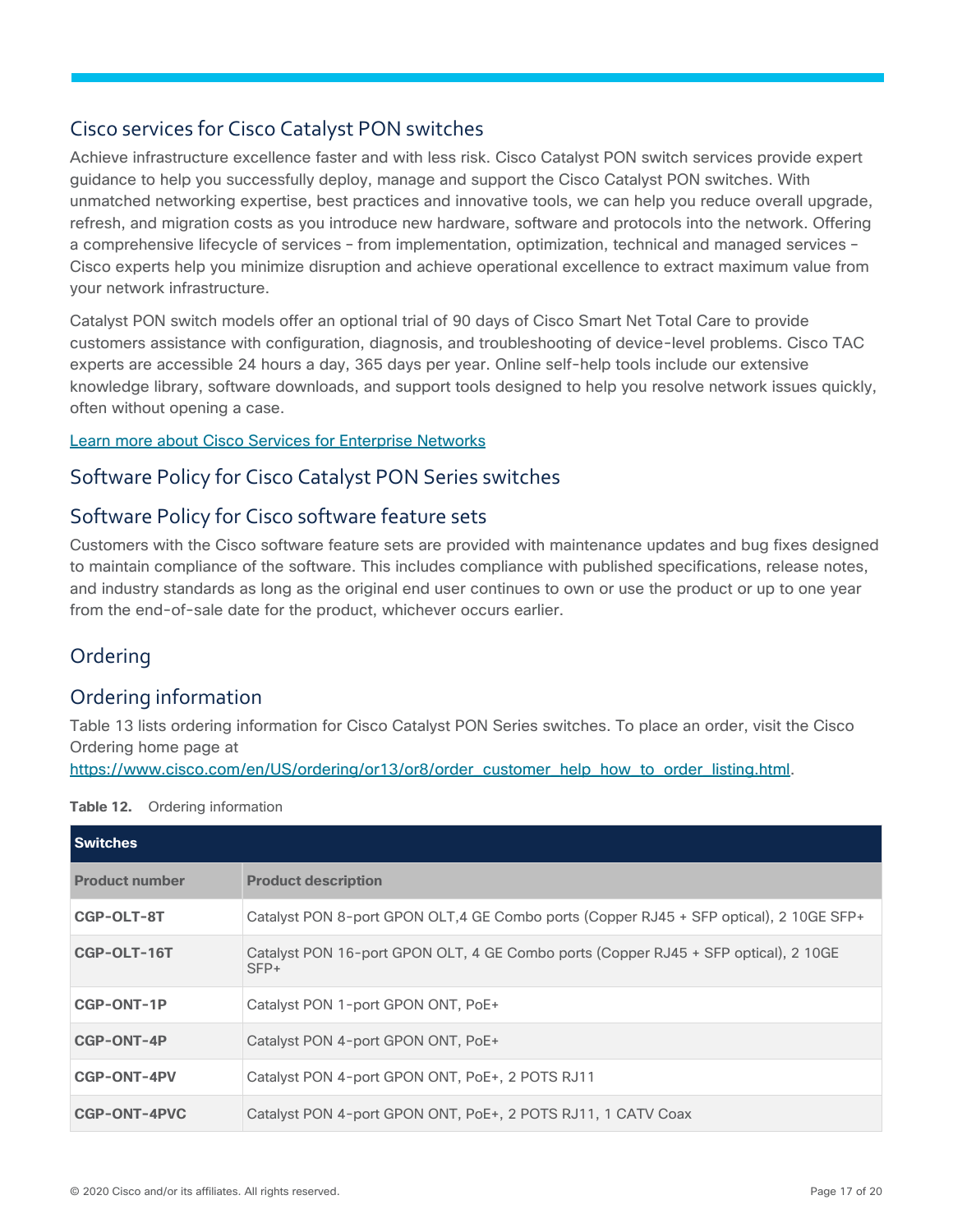| <b>Switches</b>        |                                                                                        |  |
|------------------------|----------------------------------------------------------------------------------------|--|
| <b>CGP-ONT-4TVCW</b>   | Catalyst PON 4-port GPON ONT, 2 POTS RJ11, 1 CATV Coax, 1 Wi-Fi 2.4G/5GHz              |  |
| <b>Power supplies</b>  |                                                                                        |  |
| <b>Product Number</b>  | <b>Product Description</b>                                                             |  |
| <b>PWR-OLT8-80WAC=</b> | 80W AC Power Supply for CGP-OLT-8T                                                     |  |
| PWR-OLT8-72WDC=        | 72W DC Power Supply for CGP-OLT-8T - Secondary Power Supply                            |  |
| PWR-OLT16-100WAC=      | 100W AC Power Supply for CGP-OLT-16T                                                   |  |
|                        | <b>PWR-OLT16-100WDC=</b> 100W DC Power Supply for CGP-OLT-16T - Secondary Power Supply |  |
| <b>GPON SFP</b>        |                                                                                        |  |
| <b>Product Number</b>  | <b>Product Description</b>                                                             |  |
| CGP-SFP-OC=            | GPON SFP type C, Sensitivity -30dBm, average output power 3~7dBm                       |  |

## Optics online reference

Cisco Catalyst PON Series switches support a wide range of optics. Because the list of supported optics is updated on a regular basis, consult the tables available here for the latest SFP+ and SFP compatibility information:

[https://www.cisco.com/en/US/products/hw/modules/ps5455/products\\_device\\_support\\_tables\\_list.html.](https://www.cisco.com/en/US/products/hw/modules/ps5455/products_device_support_tables_list.html)

#### <span id="page-17-0"></span>Cisco environmental sustainability

Information about Cisco's environmental sustainability policies and initiatives for our products, solutions, operations, and extended operations or supply chain is provided in the "Environment Sustainability" section of Cisco's [Corporate Social Responsibility](https://www-1.compliance2product.com/c2p/getAttachment.do?code=YM6Y0yThdO6Wj1FxxYPYfUG2dtFkTeFWGpzLRO8tcURFEifUCRV403Tq2ZMWP6Ai) (CSR) Report.

Reference links to information about key environmental sustainability topics (mentioned in the "Environment Sustainability" section of the CSR Report) are provided in the following table:

| Sustainability topic                                                                                               | Reference        |
|--------------------------------------------------------------------------------------------------------------------|------------------|
| Information on product material content laws and regulations                                                       | <b>Materials</b> |
| Information on electronic waste laws and regulations, including products, batteries, and packaging WEEE compliance |                  |

Cisco makes the packaging data available for informational purposes only. It may not reflect the most current legal developments, and Cisco does not represent, warrant, or guarantee that it is complete, accurate, or up to date. This information is subject to change without notice.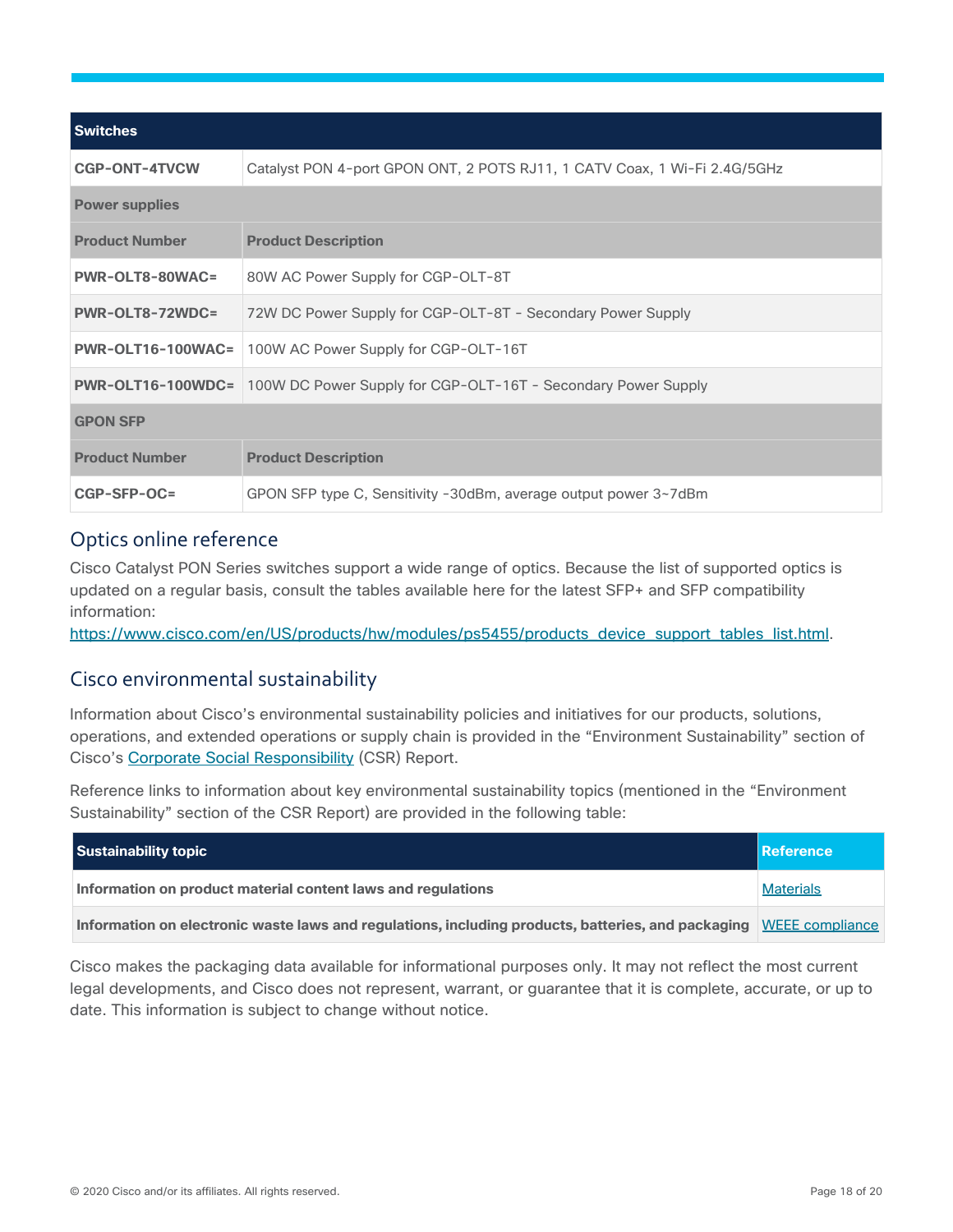## <span id="page-18-0"></span>Cisco Capital

#### **Flexible payment solutions to help you achieve your objectives**

Cisco Capital makes it easier to get the right technology to achieve your objectives, enable business transformation and help you stay competitive. We can help you reduce the total cost of ownership, conserve capital, and accelerate growth. In more than 100 countries, our flexible payment solutions can help you acquire hardware, software, services and complementary third-party equipment in easy, predictable payments. [Learn more.](https://www.cisco.com/go/financing)